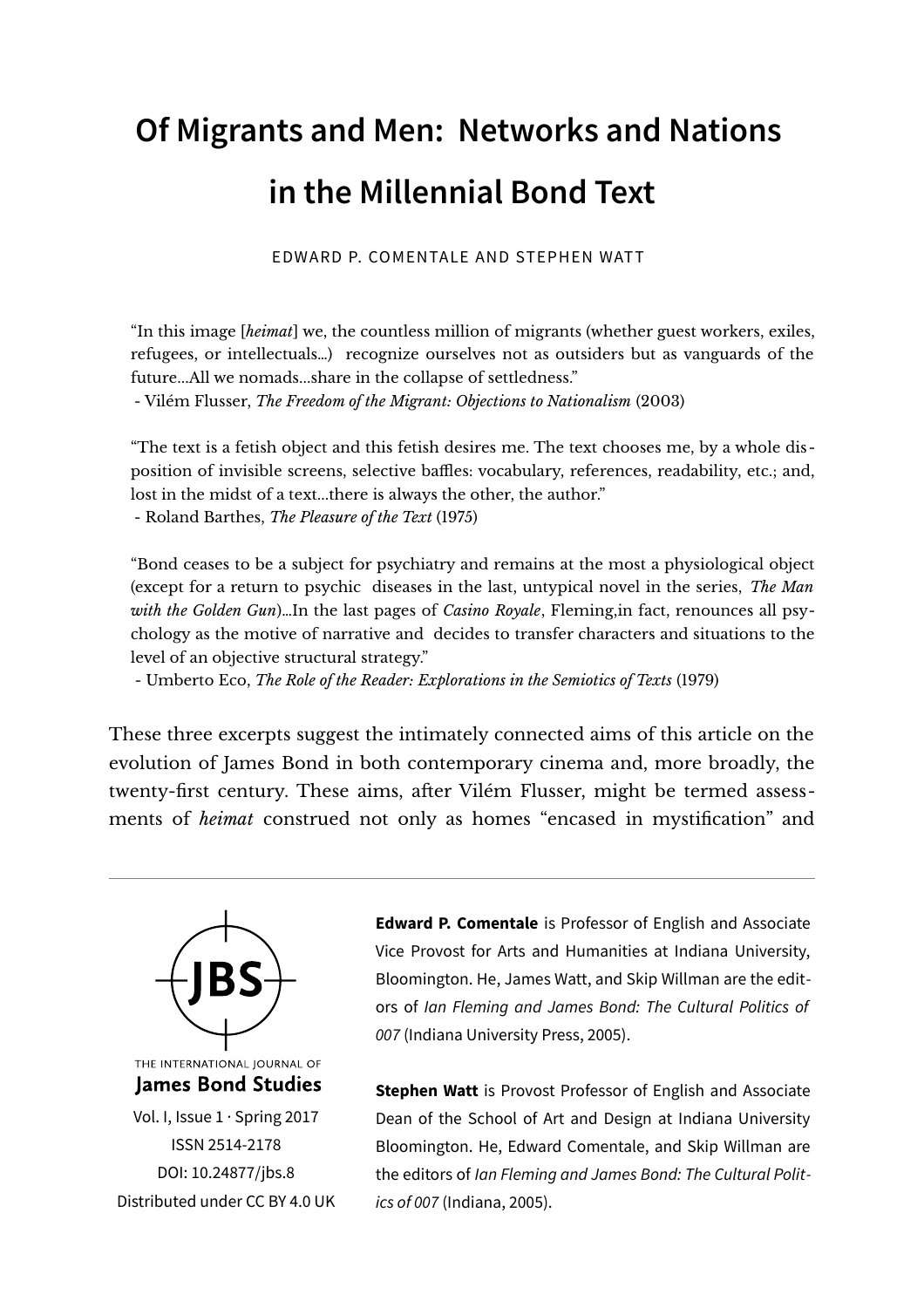grown "hallowed by habit", but also as homelands (Flusser 2003, 2-4). As Raoul Silva (Javier Bardem) taunts Bond (Daniel Craig), encircled by computers in *Skyfall* (2012), "England. The Empire. MI6. You're living in a ruin". Our argument, however, focuses less on the devolution of Britain than on the migrant flows and global networks that, for better or worse, vex the very notion of the nation-state. That is to say, in *Quantum of Solace* (2008), Mr. White's claim while being questioned by M and Bond that the criminal organisation with which he is affiliated has people "everywhere" is hardly inconsequential; indeed, his boast is corroborated when his colleague, embedded within MI6, opens fire on the unsuspecting interrogators. And to combat a foe that exists everywhere, by the final scene of *Spectre* (2015), Bond, albeit not achieving a state of digital unadulteration akin to that of Lucy in Luc Besson's 2014 film, is nonetheless a transformed figure who exists within digital networks that transcend Cold War binaries. For unlike previous Bonds who, in the films' final moments, enjoy dalliances in lifeboats or minisubmarines not far from the gaze of M, British intelligence, or the military – or report for duty (*Skyfall*) or announce their continuing service (*Quantum of Solace*) – in this scene Bond and Madeleine Swann (Léa Seydoux) speed away from London (and not in a new Aston Martin DB10 either, but in a replica of the almost talismanic DB5 that was destroyed in *Skyfall*). They and the fictional *heimat* where 007 once resided could be going anywhere – or everywhere.

To trace this process, we start with canonical and more recent Bond novels' construction of a recognisable home for Bond and his readers, and then track the films' destruction of these homes personal, professional, and psychical, the last of which includes instances of Oedipalisation and re-Oedipalisation which must similarly be undone. In the process, the Cold War text and its now familiar oppositions – East/West, Hero/Villain – is also redacted to make room for revised definitions of home, migrancy, subjectivity, and technology introduced in the latter half of this essay. In several ways, we follow the lead of critics energised by Martin Campbell's *Casino Royale* (2006) – Christoph Lindner, Katharine Cox, and Patrick Anderson, to name but three – who regard Craig's assumption of the role of 007 as a "reimagining", "rebirth", or "revision" of Fleming's famous spy. [1](#page-1-0) In doing so, however, we query the very binarisms that have sustained the Bond

<span id="page-1-0"></span><sup>1</sup> Here we refer to Christoph Lindner, "Introduction," *Revisioning 007: James Bond and* Casino Royale, edited by Lindner (New York: Wallflower Press, 2009), 1; Katharine Cox, "Becoming James Bond: Daniel Craig, Rebirth and Refashioning Masculinity in Casino Royale," *Journal of Gender Studies,* 23.2 (2014), 184; and Patrick Anderson, "Neocon Bond: The Cultural Politics of *Skyfall*," *Quarterly Review of Film and Video*, 33 (2016): 1.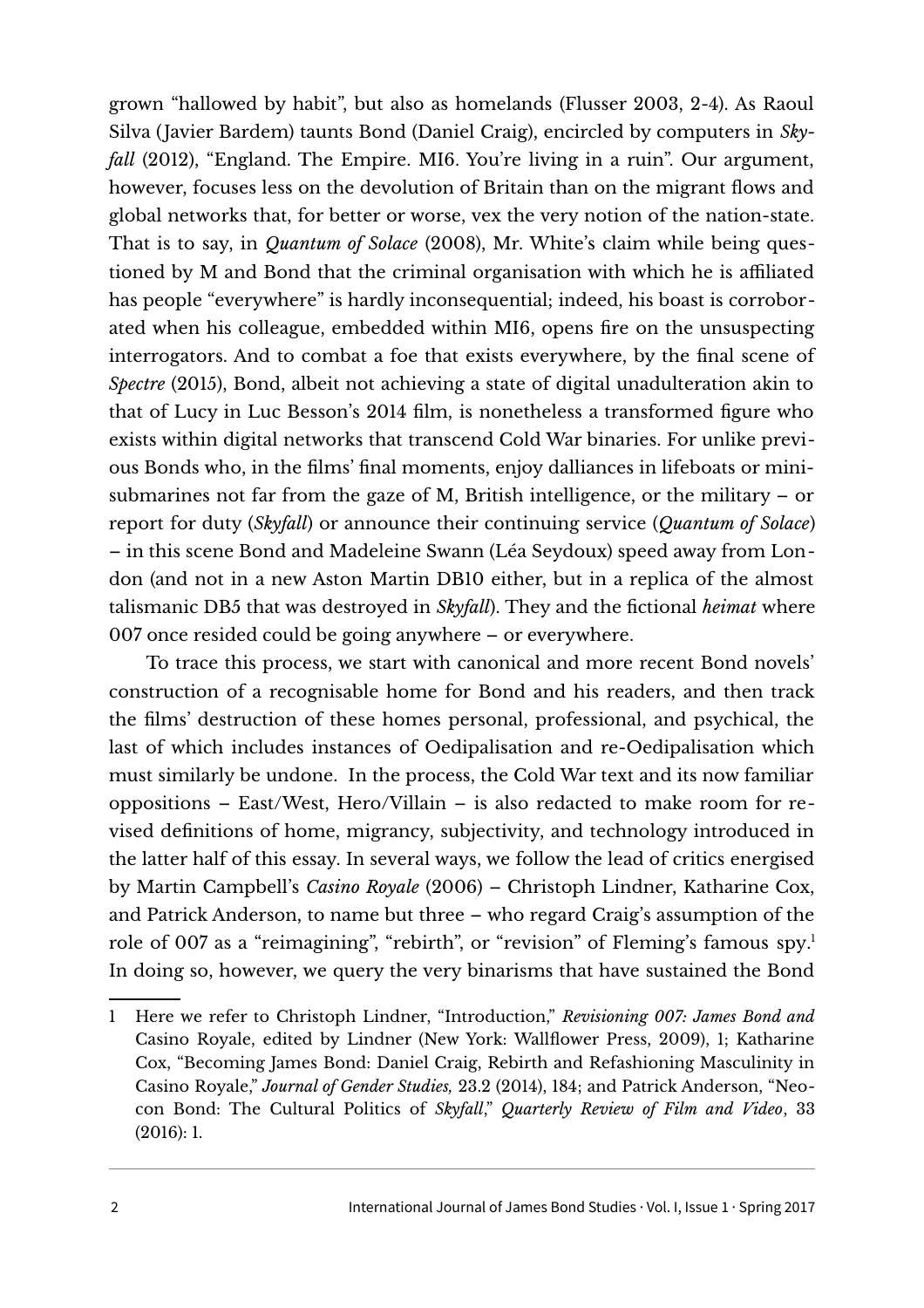franchise for over sixty years and continue to define the films' critical reception. To be sure, scenes in *Casino Royale* like the chiselled Craig emerging from the ocean in imitation of Honey Ryder (Ursula Andress) in *Dr. No* and Jinx (Halle Berry) in *Die Another Day*, as Cox argues (2014, 188-89), reposition Bond as the feminine object of the male gaze; and the last two Craig films do reveal the influence of neoliberal and neoconservative thought, as Anderson argues (2016, 5-13). Yet, as we hope to demonstrate, in *Skyfall* and *Spectre* such gender and political binaries are superseded by global capital, mass migration, and invasive digital networks from which the "reborn" or "resurrected' Bond is finally inseparable.

Our analysis requires the juxtaposition of such recent Bond novels as Sebastian Faulks' *Devil May Care* (2008) and Anthony Horowitz's *Trigger Mortis* (2015) with films like *Skyfall* and *Spectre*, a pairing most studies of the Bond phenomenon ignore. We are interested in the tension between these genres, as the novels seem to extend, in content as well as form, more traditional and ritualised conceptions of home and homeland, while the films devise more dynamic depictions of the latter in particular. Such distinctions, we believe, are grounded in the traditions within which each form is produced as well as the audiences they are intended to reach: namely, a limited English speaking and reading audience, on the one hand, and an international and postcolonial one, on the other. While traversing this terrain of Fleming and post-Fleming texts, we privilege the latter for reasons pertaining to the intertextual peculiarities that typically emerge with any media reboot: first, their frequently hypertrophic allusions to prior texts that re-inflect our understanding of the Bond franchise as it once was and where it might be going; and, second, the films' efforts to erase all traces of Bond's nuclear and extended families within a tumultuous context of migrants, refugees, and data points in the information networks that constitute our new reality.

In other words, while, as James Chapman puts it, "the twin processes of continuity and change" are "key" to the "longevity" of the Bond series of films (2001, 248), recent novels guarantee only the former – an instantly recognisable Cold War Bond and a 1960s made familiar by its residue of World War Two, an emergent Vietnam conflict, the nuclear Arms race, and more. The dust jacket for *Devil May Care* trumpets the news that Faulks is "Writing as Ian Fleming" (with Fleming's name printed in a larger font than Faulks'); the cover of *Trigger Mortis* advertises that "original material by Ian Fleming" is contained within. And it is. In his "Acknowledgements", Horowitz explains his slight appropriation from an unrealised Fleming teleplay about Grand Prix racing (2015, 305-6). Even what is arguably the most accomplished of these novels, William Boyd's *Solo* (2013), which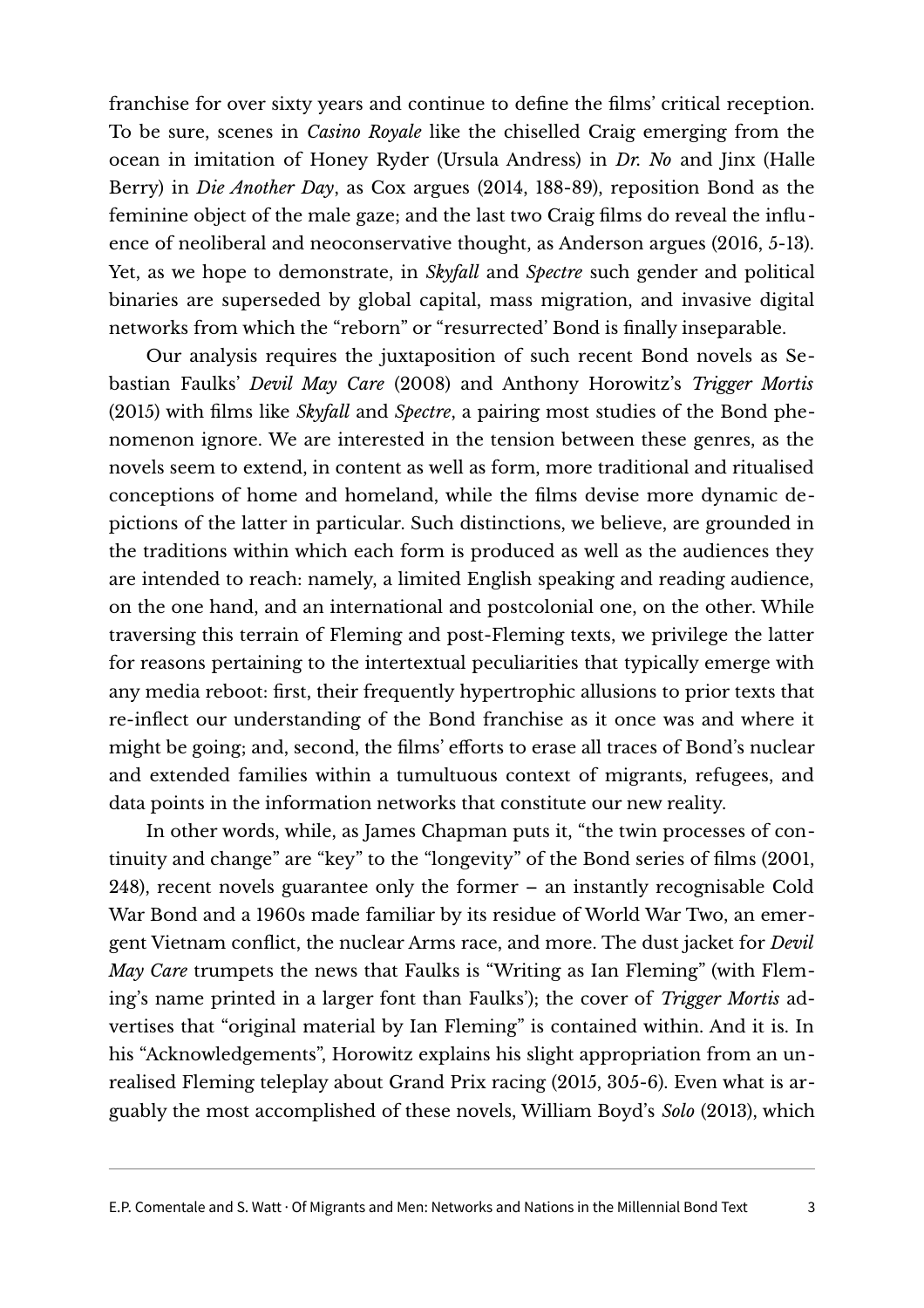makes no attempt to ventriloquise Fleming or adapt his style, cannot escape this history. Fleming lives in these pages; he desires our attention, as Roland Barthes' playful deployment of the fetish in *The Pleasure of the Text* suggests (1975, 27), and we desire his "vocabulary", "readability", and "references". For over half a century, these have constituted a readerly home, a comfortable *habitus* we want to occupy, if only for a little while.

Not surprisingly, the most important of these tropes and characters is Bond himself. Both Faulks and Horowitz leave nothing to chance in this regard, quickly linking their protagonists with Fleming's. *Devil May Care* takes place eighteen months after Bond defeats Scaramanga in *The Man with the Golden Gun* (1965); and *Trigger Mortis* includes cameo appearances by Pussy Galore two weeks after Bond meets her in *Goldfinger* (1959). Horowitz even recalls the earlier text's most sensational scene by having Pussy painted in gold for 007 to rescue, a better fate than was meted to Jill Masterson. Both novels' *heimat* of references include familiar turns of phrase like "Bond. James Bond", such hallowed vices as vodka Martinis and cigarettes from Morland's, and a myriad of other lexical and narrative features, including the peculiar histories of Bond's principal nemeses in both the novels and films (a topic to which we shall return). There would seem to be little question of Fleming's value, fetishistic and otherwise, to Faulks and Horowitz; after all, doesn't imitating a predecessor or "borrowing" imply that the text "being evoked through allusion" possesses "an admirable creative plenitude" the later ones hope to capture? (Machacek 2007, 524). Doesn't the presence of allusion "divide an audience into those who have a cultural kinship with the author and those who do not"? (526). Fleming and a Bond many of us grew up admiring constitute that "plenitude"; together, they forge a kinship with the informed reader and, in Derridean terms, an archive of features we construct into a domicile.

But who exactly is this Cold War Bond? In "Narrative Structures in Fleming" (1984), Umberto Eco's answer inheres in the essay's title: in Bond, Fleming creates an "object" to locate in structures of opposition, an object too inhuman to benefit from the explanatory light of "psychiatry" or psychoanalysis. Eco takes seriously René Mathis's admonition to Bond near the end of *Casino Royale* (1953): "But don't let me down and become human yourself. We would lose such a wonderful machine" (Fleming 2002a, 139). And, all comic undercutting aside, Bond's mechanical quality, his physical prowess and lack of affect, is developed in numerous texts. *The Man with the Golden Gun*, which Eco discounts as an anomaly because of its emphasis on fetishism and phallic substitutions, contains an in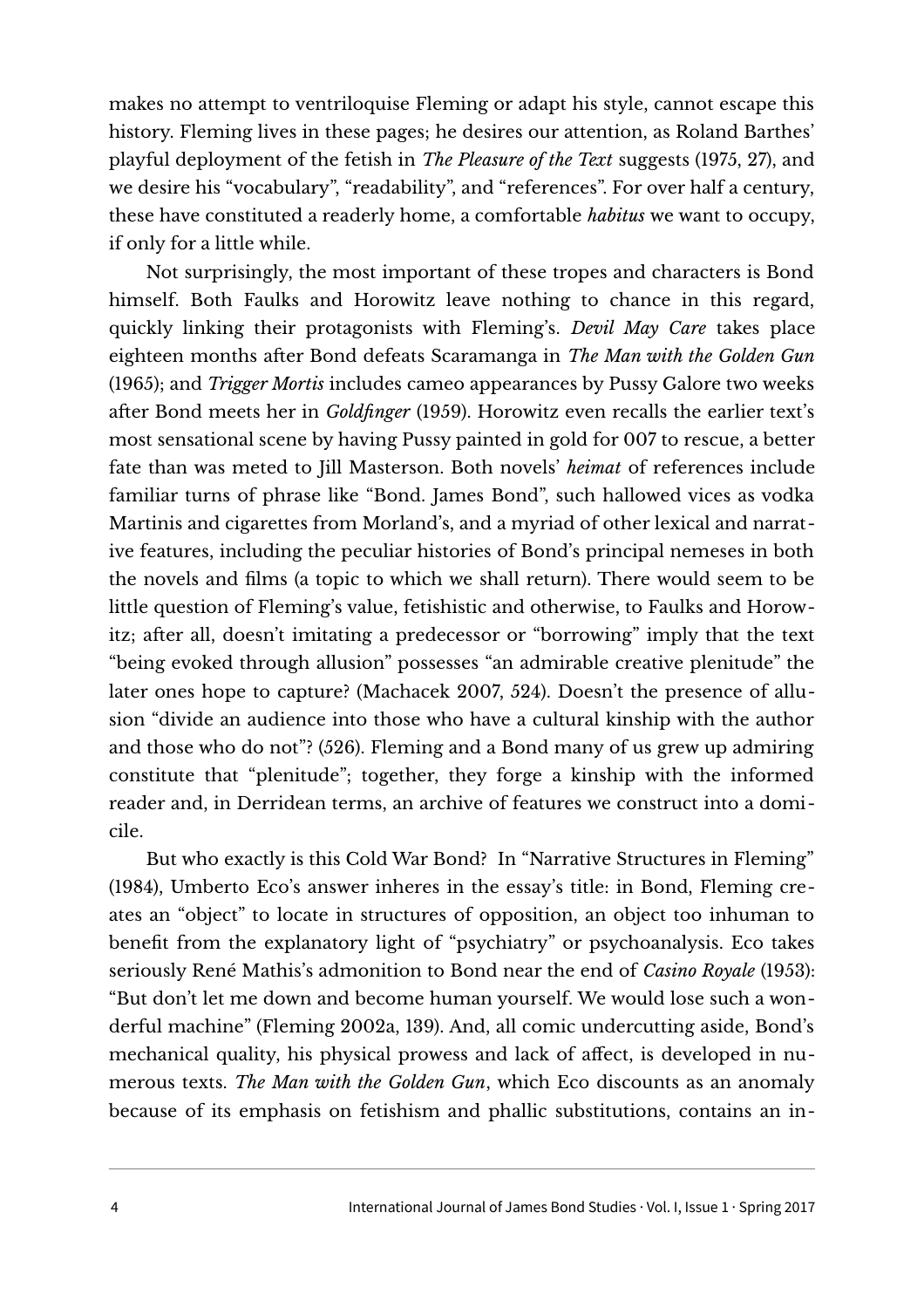stance of this objectification: "And James Bond, if aimed straight at a known target – M put it in the language of battleships – was a supremely effective firingpiece" (Fleming 2002c, 25). More recently, in the film *Casino Royale*, M (Judi Dench), angry that Bond has killed a bomb maker she wanted to question and broken into her apartment, lectures him on how Double-O agents should comport themselves. Remarking that "this may be too much for a blunt instrument to understand", she urges him to remove his "ego" from decision-making, thus in effect retaining his instrumental status. A "wonderful machine", "firing-piece", or "blunt instrument" – these characterisations support Eco's thesis that Fleming "renounces all psychology as the motive of narrative and decides to transfer characters and situations to the level of an objective structural strategy" (1984, 145). And this "machine" is implicated in a relation to home in a starkly Freudian way that must be revised just as surely as Cold War politics are supplanted by a vastly different system of power in the new millennium. It is precisely these mechanical, habitual, and even ritualised structures that define not just Bond's relation to home and nation, but the Bond novel itself as a comforting dwelling place for its readers. More important, as a "machine" for producing and resolving binaries, Bond and the entire franchise still seem, despite Eco's account, implicated in a relationship to home that recalls psychoanalysis and must be revised.

Paramount in both the Fleming and twenty-first century text is the opposition between Bond and his adversary. In the former, "Bond represents Beauty and Virility as opposed to the villain, who often appears monstrous and sexually impotent" (Eco 148). "Vicarious figures" often stand in for Bond's principal antagonist: Oddjob in *Goldfinger*, Rosa Klebb and Red Grant in *From Russia with Love*, and Chagrin in *Devil May Care*. Typically, these figures exhibit or exceed the monstrosity of their employers and, at times, exude it in ineffable ways. The beautiful Russian girl who has massaged Grant for two years can barely suppress her "animal instinct" that inside his "wonderful body there was an evil person" (Fleming 2002b, 8), just as the deranged mind of Chagrin, altered by Russian doctors who "cauterized an area of his temporal lobe" (Faulks 2002, 178), enables him to feel no pain and ruthlessly rip the tongues out of his victims' mouths with pliers. This monstrosity may include behaviours ranging from sadism to obsession and total asexuality, which contrast sharply with Bond's heterosexuality, even as it is influenced by his role as protector of British hegemony ("Oh, what I do for England!"). Grant in *From Russia with Love* "began to feel strange and violent compulsions around the time of the full moon" (2002b, 15); these feelings led him to strangle and mutilate animals, then to murder a tramp and later kill the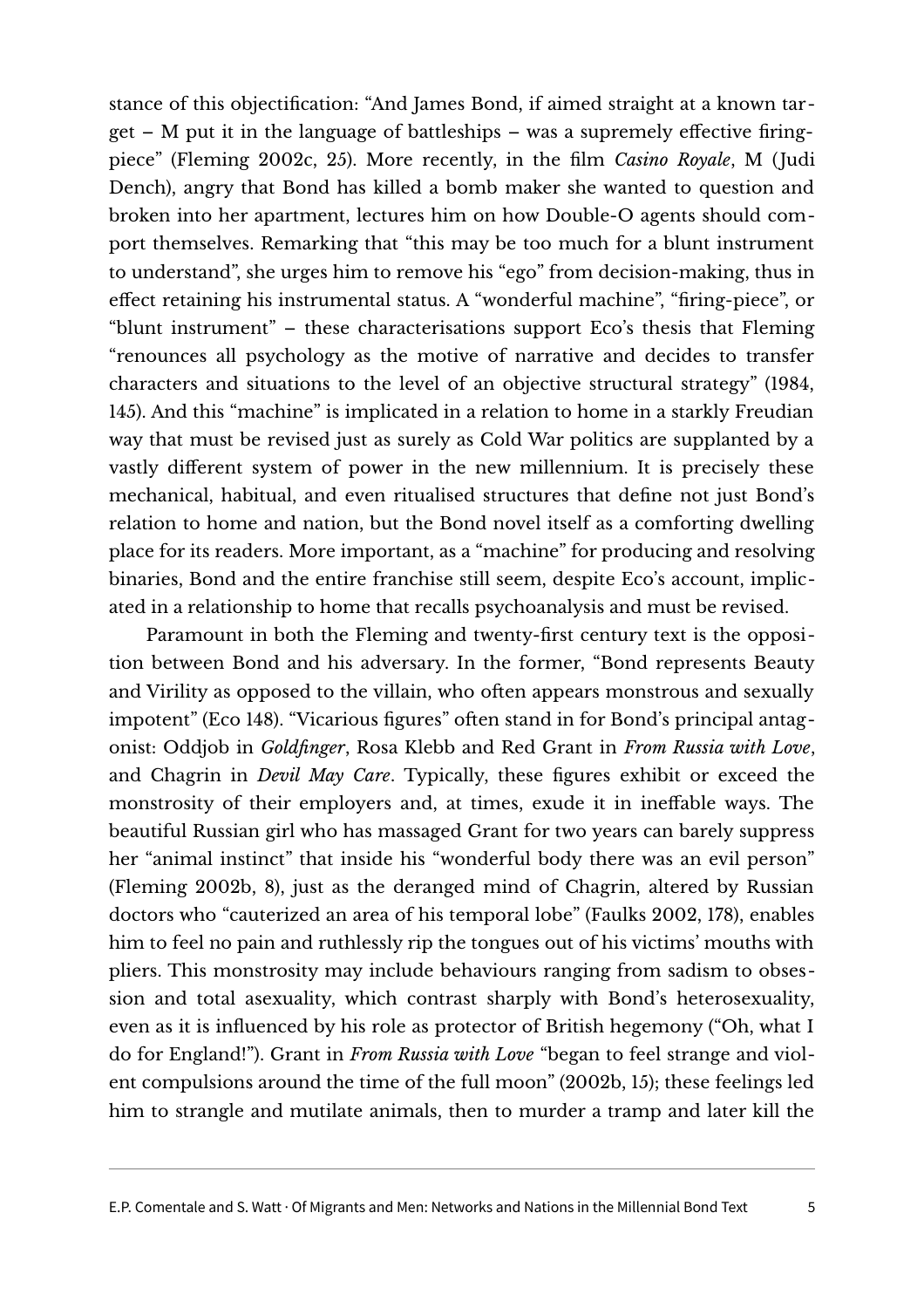"occasional girl", although he did not "interfere" sexually with girls as heterosexual genital relations were "quite incomprehensible" to him (16). But in the later films this reliable Fleming opposition is put under pressure; the Bond who parries Silva's homoerotic advances in *Skyfall* with "What makes you think this is my first time?" for example, projects an ambiguity that intimates a wavering connection to home and nation. As Anderson observes, the "repeatedly affirmed heterosexuality" of Fleming's Bond acts as a "rejection of the ambiguity that Fleming saw in homosexuality, an ambiguity that was political as much as sexual" (2016, 15).

Bond's principal nemeses reveal traits similar to those of their associates, and their physical deformities or damaged faces – Blofeld's scar under his right eye in *You Only Live Twice* (1967), Alec Trevelyan's burns in *GoldenEye* (1995) – signify their monstrosity. Sometimes, their personal habits imply their bestial natures. In Fleming's *Casino Royale*, Le Chiffre, described as a "brute" at the gaming table because of his vulgar snorting of a Benzedrine inhaler, is introduced as being a "flagellant" and possessive of "large sexual appetites" (2002a, 14), and his later torture of Bond reveals his sadism. In *The Man with the Golden Gun*, Scaramanga, who possesses a third nipple, is thought to seek sexual congress before undertaking an assassination because it "improves his 'eye'" (2002c, 28), although MI6 analysts believe this ritual masks his fetishism, impotence, or homosexual tendencies. Recent novels continue this opposition. In *Devil May Care*, Dr. Julius Gorner, who fought both with the Nazis and against them, suffers from a condition known as "Monkey's Hand", manifested by his over-sized and hirsute left paw. And, if Scaramanga seems to be an "insatiable but indiscriminate womanizer" (2002, 28), Gorner might be just the opposite: he regards prostitutes as expendable "human flotsam" and, in one scene, with the beautiful Scarlett Papava displayed half-naked in front of them, Bond wonders if Gorner "found all women's flesh repulsive" (151). One wonders similarly about one of the worst of such characters, Kobus Breed in *Solo*, who, missing half of his upper jaw, enjoys hanging his victim with ropes and large fish hooks secured under their jawbones "like so many fishing trophies" (Boyd 2013, 131).

Such killing machines incapable of feeling may indeed require the response of a blunt instrument. Yet, in *Quantum of Solace*, *Skyfall*, and *Spectre* scant evidence exists of the Bond M castigates in *GoldenEye* as a "sexist, misogynist dinosaur" and "relic of the Cold War." Bond's "resurrection" – the term he uses in *Skyfall* when being taunted by Silva – amounts to a pronouncement of the larger project of cleaving Bond from his familial and professional past. This revisionary enter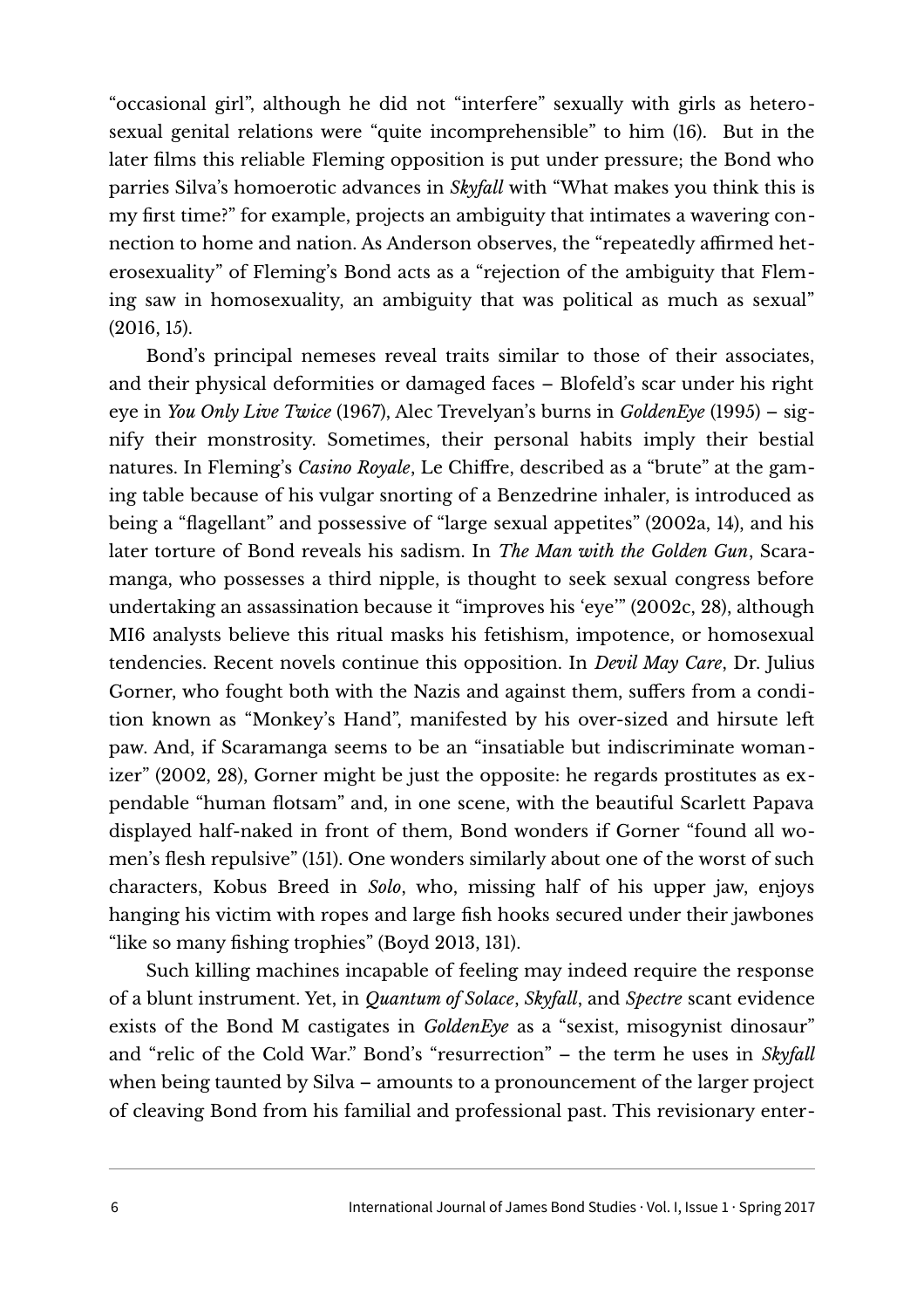prise necessarily involves transformations of Bond's villains and of the family romance which Eco deems so irrelevant to Fleming narrative methodology. To be sure, there are moments of emotional coldness in these films that recall the "wonderful machine" of Fleming's first Bond novel, just as there are moments when the monstrosity of Bond's adversaries rivals that of a Scaramanga or *Dr. No*. But, in the Craig era, a twenty-first century Bond emerges. Writing in 2006 before the first Craig film appeared, Bond novelist and aficionado Raymond Benson chronicles the shift from a "classic" Bond in the Sean Connery era, to the "action comedies" starring Roger Moore in the 1970s and 80s in which "everything was played for laughs" (2006, 9). These were followed, in Benson's schema, by Timothy Dalton's "ruthless and serious" (and humourless) figure, and Pierce Brosnan's incorporation of "a little of every Bond actor who preceded him." Still, a "problem" exists, he concludes, for the future of 007: Bond simply "comes with too much baggage" (10-11).

Benson might be right, which is precisely why the Craig films work to strip Bond of cumbersome weight, starting in *Casino Royale*, as Katharine Cox observes, in a shower with Bond "maternally" licking blood stains from Vesper Lynd's hands and fingers after watching him kill two would-be assassins (2014, 193). This process continues, however problematically, with Mathis's dying plea in *Quantum of Solace* for Bond to stay with him, which Bond does, cradling him in his arms. Near death, Mathis (Giancarlo Giannini) hopes that they can forgive each other, and Bond concedes that he should never have left him alone. Mathis, thinking of Vesper Lynd, then whispers, "Forgive her. Forgive yourself", and a close-up suggests that Bond considers the possibility when Mathis dies. Pausing momentarily, Bond picks Mathis up and deposits his body in a garbage dumpster, rationalising his action to an incredulous Camille (Olga Kurylenko) that his deceased friend wouldn't care. In other scenes in *Quantum of Solace*, both M and Mr. White intimate that Bond's love for Vesper – and hers for him – was obvious, which is also the tenor of Mathis's requests: namely, to undo Bond's comment at the end of *Casino Royale* and near the end of the film, "The bitch is dead". Vesper wasn't a bitch, his friend wisely observes, and you don't need the baggage. On the contrary, Bond's rebirth is brought about by women like Vesper and Madeleine, the latter of whom insists to Bond that, unlike a machine, he has the capacity to choose to kill or not kill, to work for British Intelligence or not. This notion of agency (which Barbara Korte addresses in more detail elsewhere in this issue) also serves as a kind of re-Oedipalisation, a recasting of Bond as a rebellious son of M and England, a psychical home from which he will ultimately flee. Most im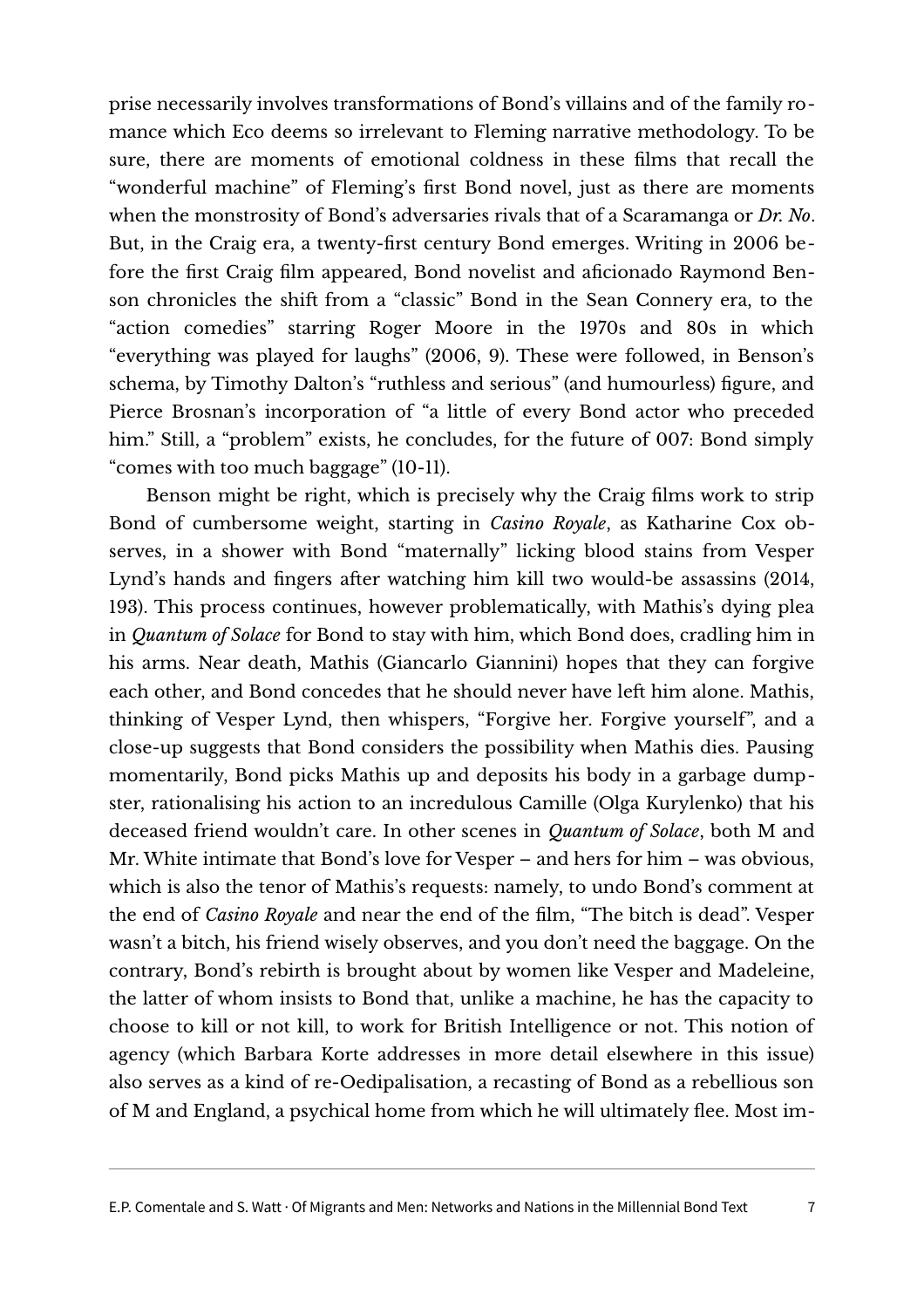portant, Vesper and Madeleine move Bond in a direction diametrically opposite of M's advice to remove his ego, his humanity, from his professional operations.

The process of reinvention in *Skyfall* and *Spectre* further requires Bond to contend with two symbolic half-brothers – Silva and Blofeld, both of whom have replaced Goldfinger's penis-seeking laser for computer-driven technologies to penetrate Bond's head – a symbolic mother, a surrogate father, and a return to his familial home. A decade ago, Lee Pfeiffer argued that "in a way Bond is one of the least important elements of his screen adventures", alluding to the fact that in over forty years viewers have been invited into his London flat only twice, in *Dr. No* (1962) and *Live and Let Die* (1973) (2006, 24). This aura of impersonality, however, has changed, as the focus newly trains on Bond's home and relationships. His adversaries, Silva and Blofeld (Christoph Waltz), have changed as well, as the alien and refugee are no longer part of a structural opposition, but something much closer. As a former agent betrayed by M, Silva regards himself and Bond as the last two survivors of a vanishing empire and devious "old woman" in charge of Intelligence: "Mommy was very bad", Silva alleges, in clearing Bond for active duty when the staff psychologist had observed that he suffered from "unresolved childhood trauma," among other failings. For his part, Blofeld tells Madeleine (a psychologist by training) that, after Bond's parents died, his father took the orphan in and for two years helped raise him. This generosity motivated the envious older "brother" Franz Oberhauser, now Ernst Stavro Blofeld, to patricide. But this revenge isn't enough: now, as Blofeld tells Bond, he wants to "penetrate to where you are, to the inside of your head" – and destroy it, much as the Bond family home is obliterated in *Skyfall*.

As this threat suggests, in the last two Craig films Bond's subjectivity moves to the foreground. So, for example, when the psychologist conducting a word association exercise with him in *Skyfall* utters the word "Skyfall", the dialogue changes abruptly, as does the tenor of the scene. Bond's earlier responses to "country" (England) and "murder" (employment) are immediate and cavalier; his association of "M" with "bitch" is followed by a quick cut to the viewing booth where she and her associates overhear his calculated impertinence. But when the psychologist says "Skyfall", the cheeky banter stops and, after another cut to the booth, Bond rises sturdily and says, "Done". The interview is over and the allusion to his childhood home suggests an early trauma, just as Silva reports. In short, Bond, no longer a blunt instrument, becomes something more human but ironically more fluid and emancipated as well. As the end of *Spectre* implies, the binaries which have grown so familiar have collapsed, as Bond is no longer an in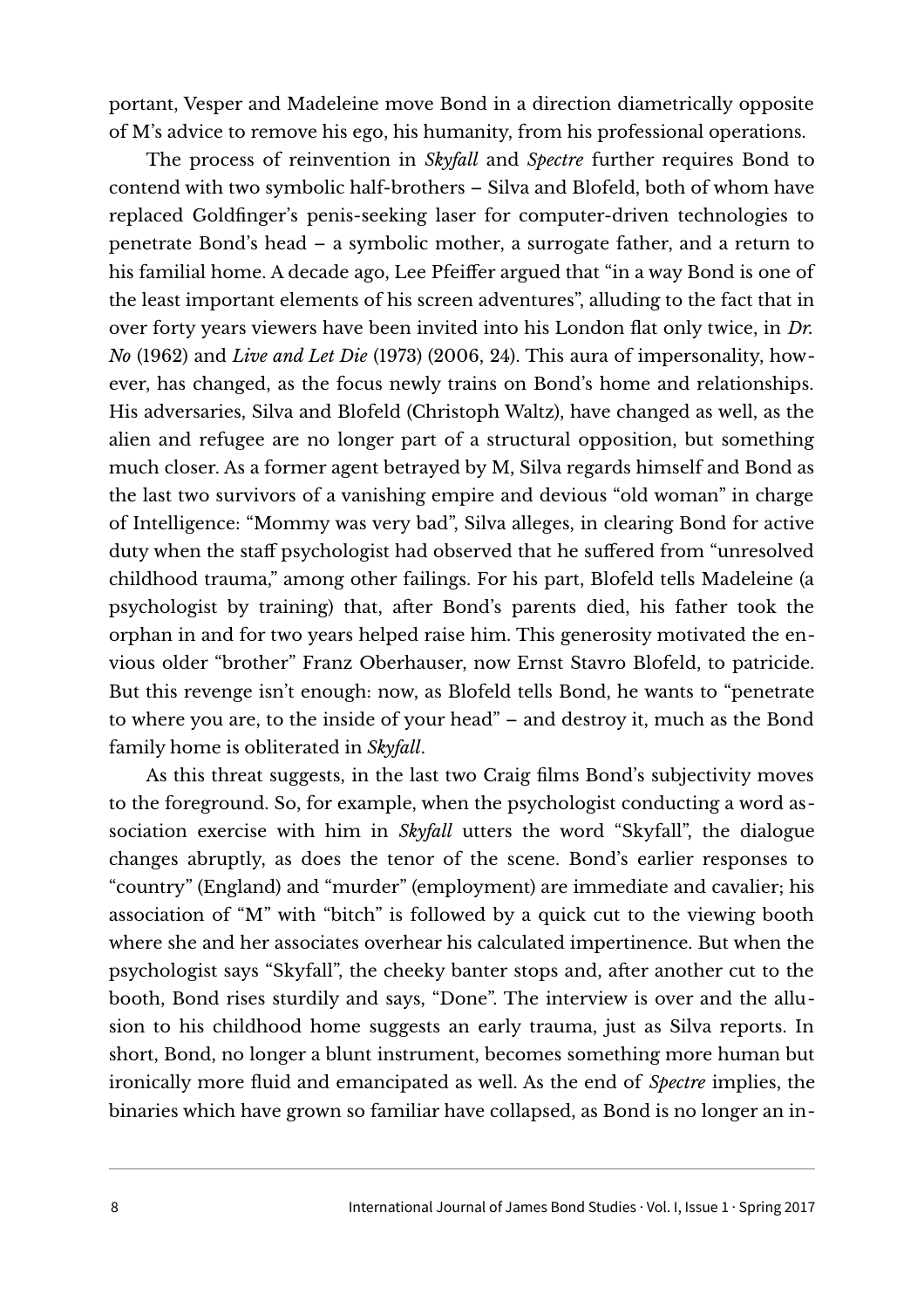strumentalised son; his "homes", like the Scottish ancestral manor in which he was raised, are forever altered or destroyed. Now, driving away from London, he is a refugee.

The institutions and rituals that would traditionally support Bond as a man, in other words, have dissolved beneath his feet. The destruction of both Skyfall and MI6 destabilises Bond's identity as a subject, a citizen, and an agent/worker. In serving the nation both home and abroad, he has always followed a certain mapping of the world, one that is stable, ritualised, and hierarchical. More specifically, during the Cold War, Bond's work mostly involved restoring objects (commodities such as oil, gold, guano, etc.) to their proper places. Unlike most detectives, who work in a single place to reconstruct a sense of the past, Bond moved from one locale to the next in order to reconstruct a sense of place. In Fleming's novels and the films they inspired, he spent much of his time tracking material objects and physical bodies, using one lead after another to map out the world and the often bewildering political and economic relations between its parts. Recent novels function in much the same way, providing a nostalgic take on Bond as he maintains everything in its right place in relation to existing power structures. Same tobacco, same secretary, same car – "This was his world", according to the comfortably dry narration of *Trigger Mortis* (Horowitz 35). "Get a photograph. File a description. Find out more" – and in this world, Bond moves smoothly from object to object, place to place (81).

The last four Bond films imply that this world no longer functions effectively – not simply in national or imperial terms, as some have stressed,<sup>[2](#page-8-0)</sup> but as a co-herent sense of place and set of experiences that can be cognitively mapped.<sup>[3](#page-8-1)</sup> Variously tied to Cold War regimes and powers, Bond's enemies have always wielded a certain chaos, working via dispersed networks that could infiltrate and corrupt national borders. The new breed, however, is unmoored from any nation or ideology, operating against the very concept of the nation-state and the institutions that sustain it. Existing within global networks, faceless corporations, and

<span id="page-8-0"></span><sup>2</sup> See Marouf Hasian Jr.'s argument that "*Skyfall* shows us the resonance of new nostalgic senses of imperial identity, while at the same time inviting audiences to accept the type of counterterrorist violence that Bond and others have to employ in the battles with vicious terrorists", in "*Skyfall*, James Bond's Resurrection, and 21st Century Anglo-American Imperial Nostalgia," *Communication Quarterly*, 62(5) November-December 2014: 569-88.

<span id="page-8-1"></span><sup>3</sup> See the theoretical apparatus for geopolitical studies outlined in Jason Dittmer and Klaus Dodds, "The Geopolitical Audience: Watching *Quantum of Solace* (2008) in London." *Popular Communications*, 11 (2013): 76-91.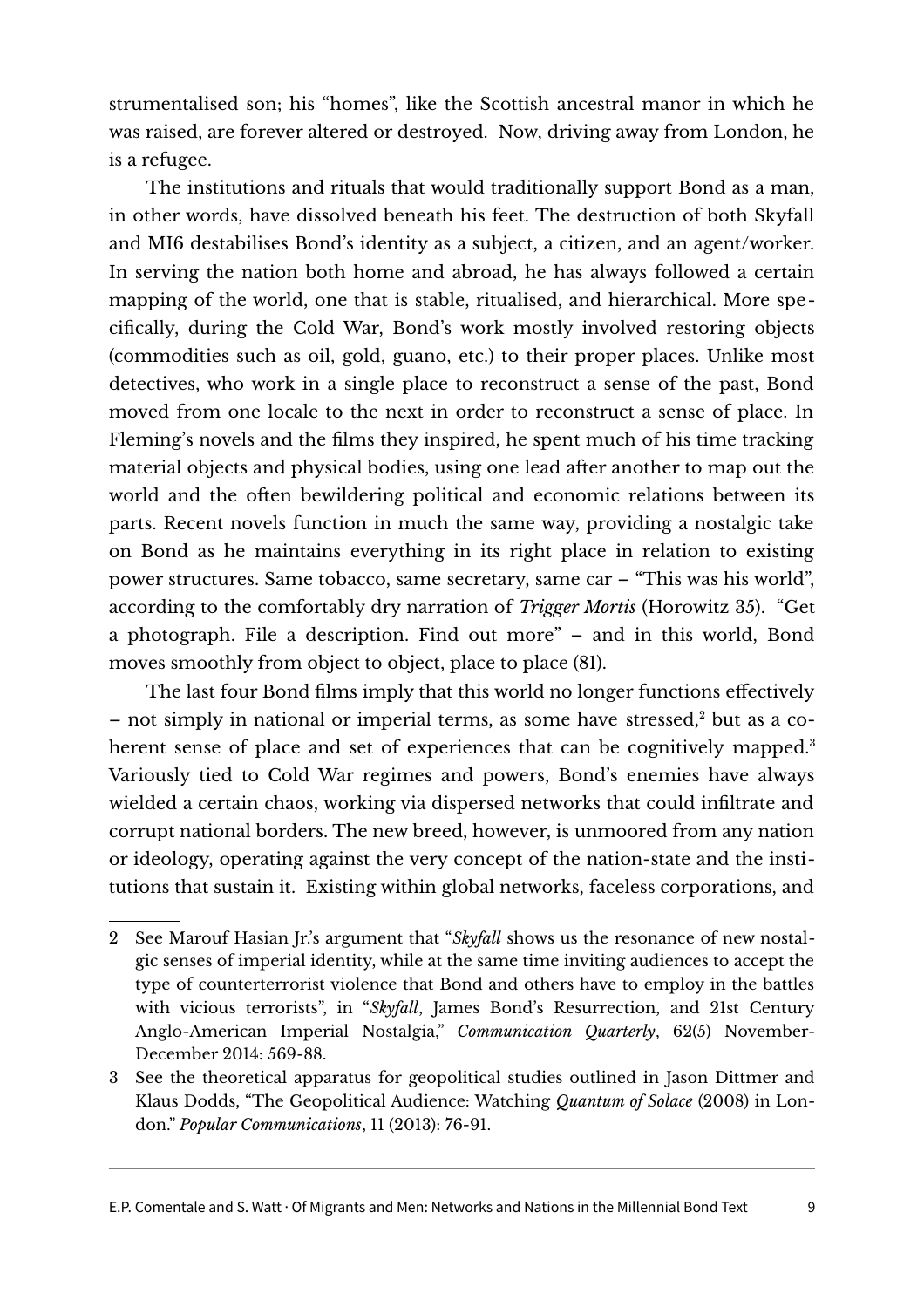nearly legitimate on the surface of things, they pride themselves on their lack of ego as a precondition for a more fluid, more pervasive power structure, one that can insinuate itself into any institution. Again, as the captured Mr. White claims in *Quantum of Silence*, "The first thing you should know about us is that we have people everywhere". In turn, M seems baffled by the Secret Service's failure of intelligence: "How can they be everywhere and we know nothing about them?" In all four recent films, the leaders of such networks are master manipulators of global capital – bureaucrats and functionaries, mostly – exploiting the gaps in national and international law to corner markets in mining, telecommunications, water resources, pharmaceuticals, and so on. Often, their tactics involve profitable destabilisations of local markets: Dominic Greene creates civic unrest in South American cities in order to erect his own puppet governments; Le Chiffre bets against the market to pad his coffers. Throughout, they remain "ghosts", as we learn from Intel in *Skyfall*, with "no known residence or country of origin". They'll work with anyone, "the left or the right, dictators or revolutionaries", and they'll "kill anyone who disagrees". In these ways, the films reflect contemporary capitalism and its neoliberal manifestations, especially, according to Brian Baker, the latter's "emphasis upon free movement: of information, or resources and of the gaze", while they simultaneously advance "the necessity to police this movement and maintain borders or erect barriers to restrict this fluidity" (2009, 155- 56).

These are Bond's new foes. If both Silva and Blofeld figure as lost brothers to Bond, it is because they have been radically displaced, and this displacement is the origin of their evil. The former was abandoned by M, leaving a gap in the Secret Service hierarchy for Bond to fill as favourite operative, while the latter sees himself as "cuckooed", shoved out of his home and replaced as his father's favourite son. In doing so, the films plot what is essentially a global imaginary defined by a nervy logic of "terror" and "homeland security". While it is beyond our scope here to delineate the dizzying feedback loops of fact and fiction central to these discourses, we might point towards depictions of the new breed of millennial terrorists that seem, for lack of a better term, Fleming-esque. In *The New Jackals: Ramzi Yousef, Osama Bin Laden, and the Future of Terrorism* (1998), for instance, Simon Reeve identifies Middle Eastern terrorists who emerge from war-torn areas, wielding religious zeal and high-tech gadgetry, and operating within networks to wreak havoc on otherwise stable institutions. Essential to Reeve's account is the depiction of the region as a "place without proper maps, road signs or government" – think Quetta, Karachi, Baluchistan – a restless "wild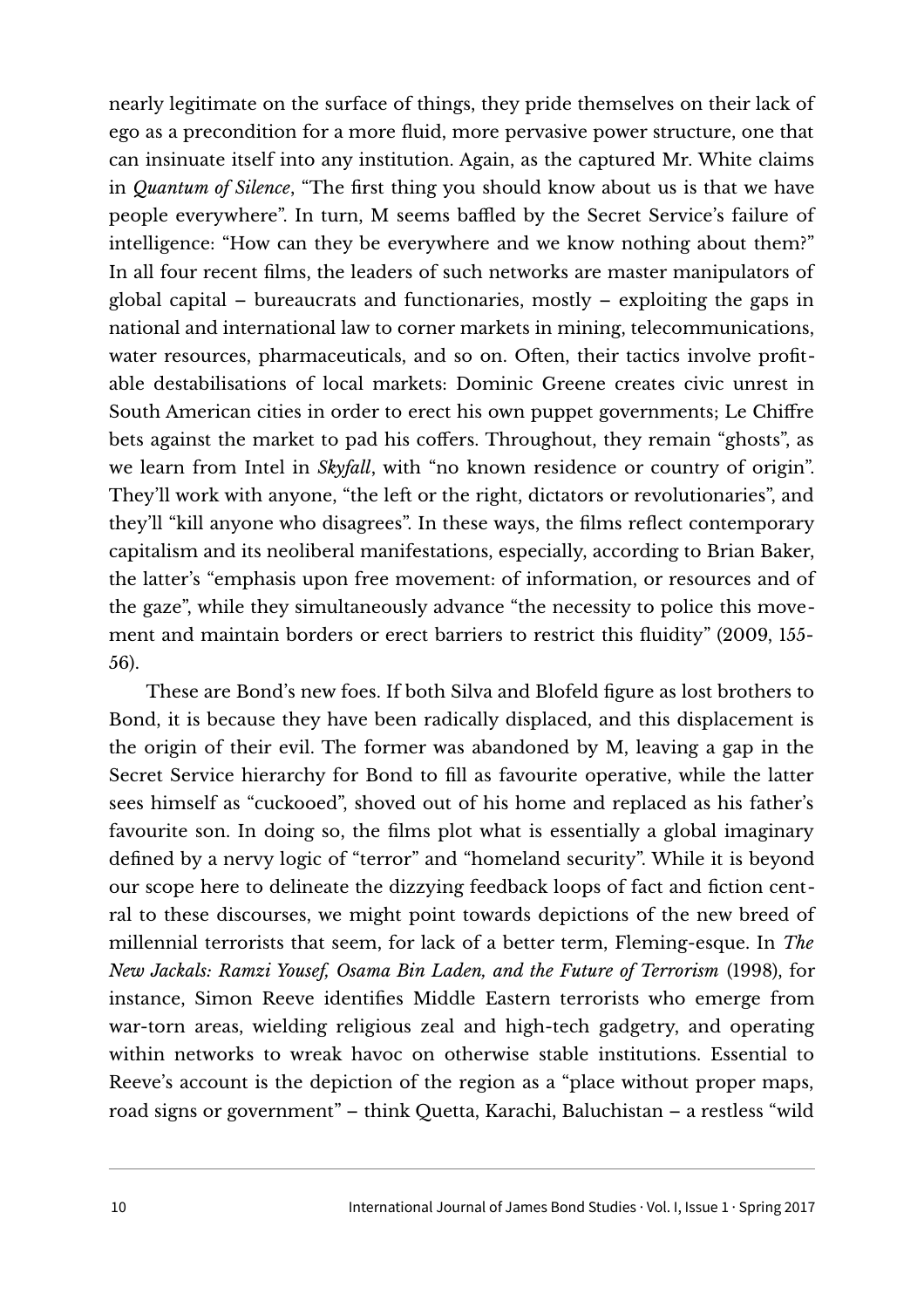west" where nomadic tribes slip across borders and evade security points (46). Here, terrorists such as Ramzi Yousef become "mysterious" figures leading a restless, transient life until, often because of a chance encounter at a university or mosque, they are suddenly politicised, finding focus for pent-up rage in larger, antagonistic causes (114-15). Most importantly, the energy of this new breed stems from their conflicted relation to home. Torn between Eastern and Western lifestyles, they harbour dual commitments to the tribe and technology, faith and education, terror and business. In Reeve's account, Yousef alternately appears as an old-world religious zealot and a modern international playboy, as a typical Bond antagonist and a demonic mirror image of Bond himself (126). At the University of Wales, he studied computer-aided electrical engineering, applying his skills to both geometric Islamic patterns and micro-electronics, but he also fell in with the Muslim Brotherhood, which, according to Reeve, "set him on the path towards mass murder" (118).

The addition of the appropriate facial disfiguration (Yousef's eye was damaged in a failed bombing attempt) and a dose of egomania produces a version of the quintessential Bond villain. Here, again, Horowitz's entry to the Bond series with *Trigger Mortis* proves instructive, organising and amplifying characteristics of villains past in portraying the new breed. Sin Jae-Seong or Jason Sin (the doubleness of the name reflects the doubleness of his existence) appears as just such a wanderer, hell-bent on destroying the country that destroyed his own. His mania stems precisely from his loss of home. He claims, "I have left my past life behind me" (Horowitz 105), and the bombing of his South Korean home and subsequent life as a refugee inspire his plot to detonate a bomb in a New York City subway station and topple the Empire State Building, described as "in itself a symbol of American pride" (229). Although his novel is set in 1957, Horowitz could not have devised Sin and his terrorist campaign before the likes of Ramsi Yousef and Osama Bin Laden appeared on the world stage, and yet Sin's creepy quirks derive from Fleming's own rogue's gallery. In Bond's eyes, Sin appears effeminate and childlike, yet not without style, even a certain grace. In his grey silk suit and well-polished Italian shoes, he figures as both a double and a near polar opposite of the spy's own image, causing the latter to recoil out of instinct. Something of this reflection also informs the set piece of the novel, which concerns Sin's disclosure of his past. He recounts how his boyhood home was occupied first by the Japanese, noting that then his "identity" was stripped away twice from him in the North Korean attacks in 1950 and later by the retaliation of US troops, which forced him and his family to flee the region as refugees. He wit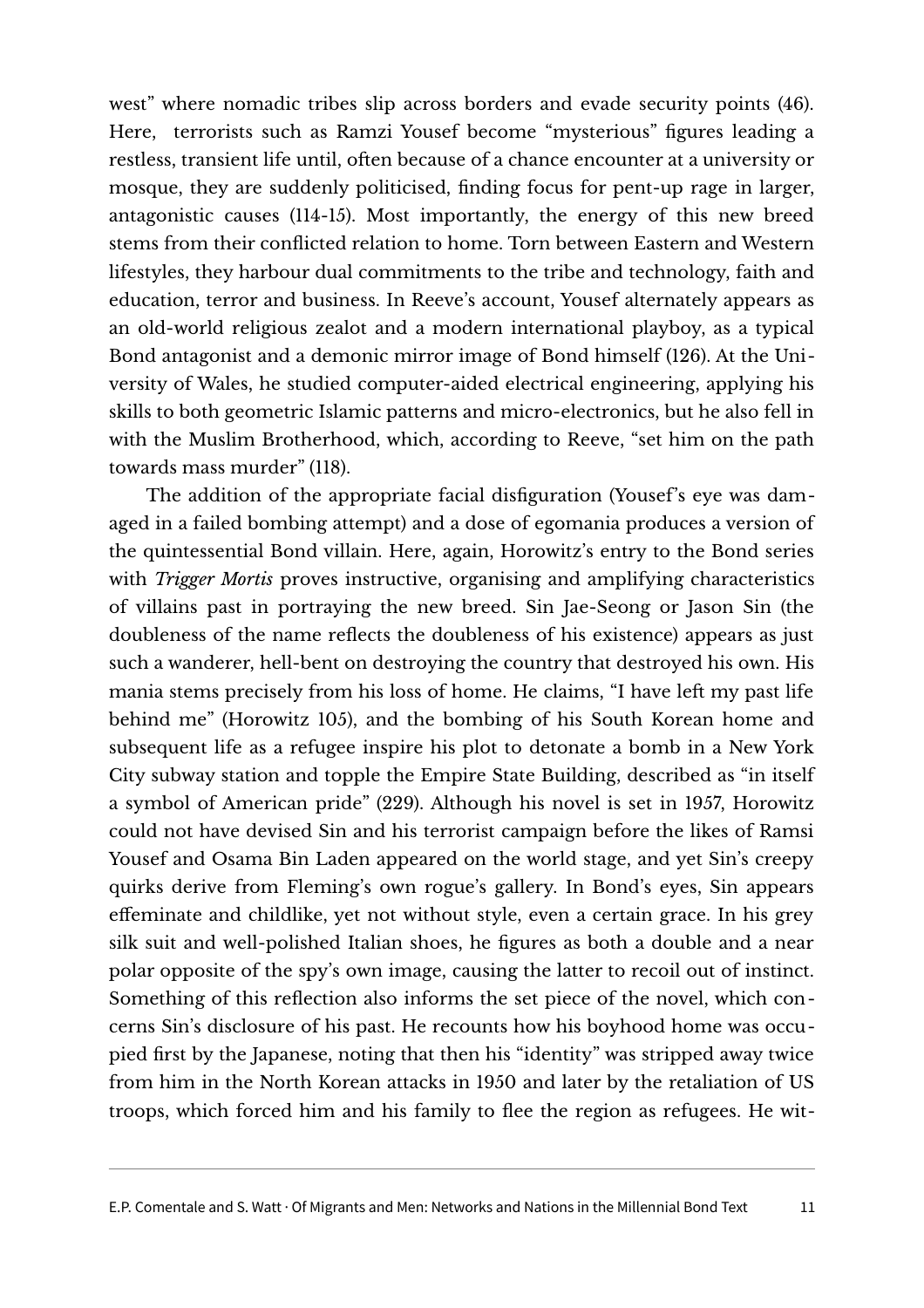nessed the killing of his father and sister by their US protectors, then returned to his city to find his home levelled. Rich and powerful now, Sin recounts this tale blankly, devoid of human feeling. As he tells Bond, "We have a belief in Korea that if you die away from home, you will be condemned to wander for eternity...That is what happened to me. I died at No Gun Ri. It was not my life that was taken from me, but my soul, my very humanity" (221-22). Consequently, he explains, "I have become like death itself...I smile when my rich American friends call me Jason Sin, carelessly trampling on my culture and my origins, and secretly I want to kill them all...I exist now only to destroy everything around me" (222).

This postcolonial history is hardly surprising, as commentators from Franz Fanon to Reeve have tracked its vicious aftermath. The dead wield death in turn, and the destruction of the home becomes, for better or worse, the precondition of a much fiercer revolutionary violence. [4](#page-11-0) And yet Sin's tale is most disturbing for the paradoxes that accompany its telling. For one, his destructive streak is everywhere countered by his own desire for a home. He has in fact occupied several homes in the West – a *wasserburg* (or water castle) in the woodland south of Bad Münstereifel, an industrial compound previously owned by a London silk manufacturer, and, most bizarrely, an exact replica of the house where the poet John Keats lived in Hampstead, north London. Sin, though, resides in these places without any feeling for them; more disturbingly, he has scratched out the eyes of the portraits that decorate the walls in the *wasserburg* and stripped the Keats house of "any comfort or animation" (205). In all of this, Marouf Hasian Jr.'s account of Silva as a postcolonial character also applies to Sin:

In a number of ways, Silva represents that hybrid figure about which Homi Bhabha (1994) talked in *Location of Culture*, that liminal figure from the socalled "third" world, who suffered the ravaged effects of many variants of Western colonisation. Silva's conversations with Bond and M provide examples of what Bhabha called cultural strategies that are both "transnational and translational" in his geopolitical movements, migration, and life in the diaspora…(2014, 581-82).

It is precisely Sin's fraught, violent relation to place and space that most seriously unnerves Bond, who is particularly disturbed by the extreme ambivalence with

<span id="page-11-0"></span><sup>4</sup> See Franz Fanon, *The Wretched of the Earth*, trans. Richard Philcox (New York: Grove Press, 2004).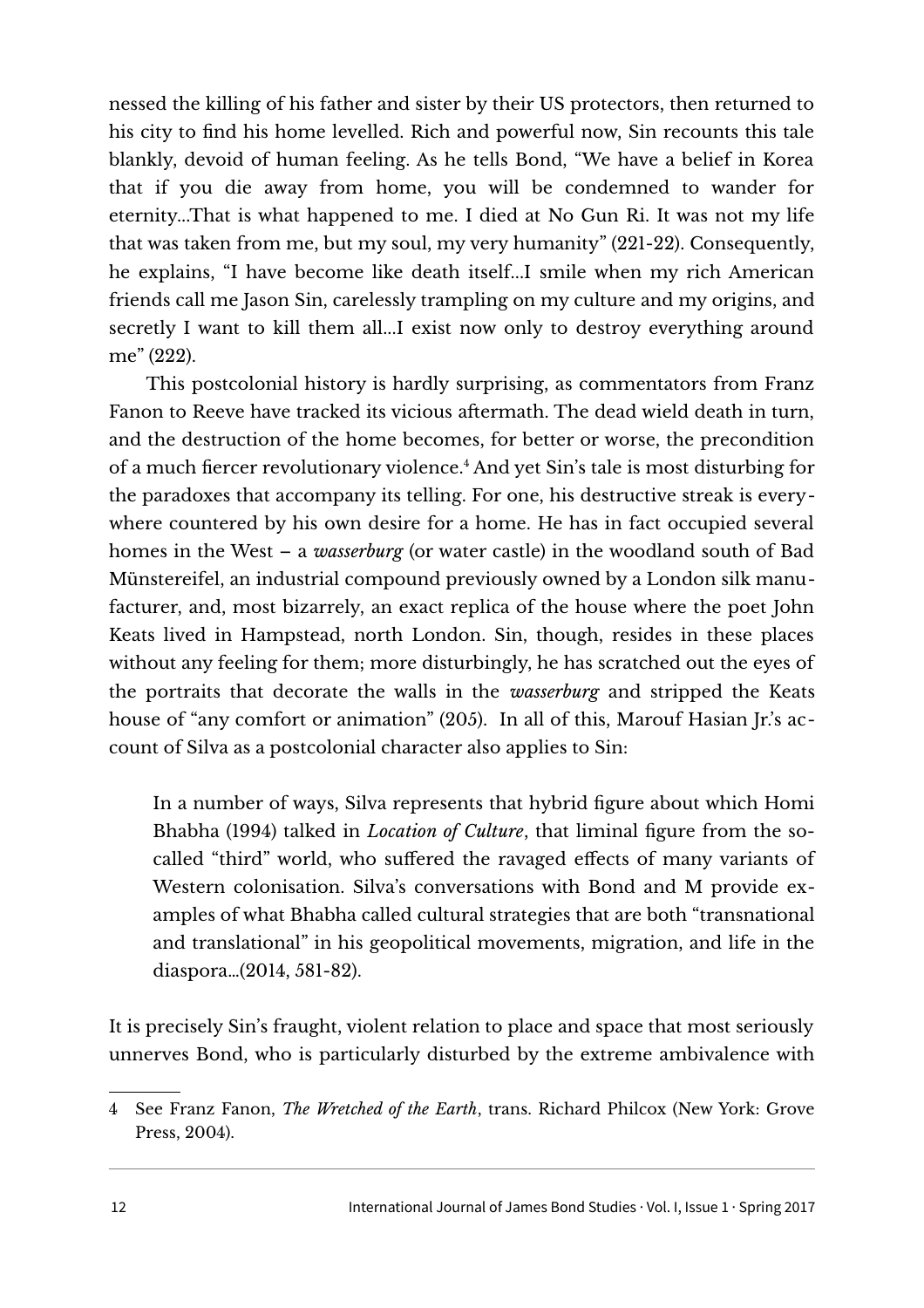which his adversary relates to the concept of home itself. Bond wonders what "these strangely barren living conditions tell him about the man who owned the place?" "Already", we are told, "Bond feared the worse" (Horowitz 205); and it is within this crumbling order that the millennial Bond seeks to establish a place for himself. Especially in the later films, his adventures occur uncannily in deteriorating buildings and on urban construction sites, as if he is operating in a world constantly being unmade and remade beneath his very feet. At the same time, like Sin, he seems to be desperately seeking a home, breaking into M's digs seeking a kind of maternal solace (we hardly need to point out the aural similarities between "M", "Ma'am", and "Mom", with which *Skyfall's* script plays brilliantly). Vesper correctly pegs him as an "orphan", citing this as the origin of his desperate dedication to M and the Secret Service.

The films, though, take this tumultuous landscape and add a contemporary commentary on new technology, which, in its mere functioning, more radically terrorises institutions of home and nation. Tracing the arc from *Casino Royale* to *Spectre*, Bond's most formidable adversary turns out to be the digital network itself, particularly as it reaches deep into the heart of MI6 and levels the hierarchy that connects Britain to the other forces and flows that span the globe. Consequently, the very nature of Bond's mission is changed. In the shift from "intelligence" to "data," he becomes less a spy, using deduction and skill to track down evil-doers, than a computer-like processor, trying to manage the vast amount of information generated everywhere. Where he once tracked material resources and physical bodies from one exotic locale to the next, he now seems destined to follow a programme, shifting from terminal to terminal, logging in and out. Why leave MI6 at all, when a headset and keyboard can get him to a bar or hotel room across the globe faster than good old planes, trains, and automobiles? The films tend to represent this new system in more or less ironic ways, allowing Bond's superiors to monitor him via the very technology he uses to track others. Cell phones and security cameras are almost omnipresent in *Casino Royale*, and the subsequent films are saturated with digital technology. More than props in a contemporary mise en scène, this technology is imbricated in each film's plot, the only means by which Bond and his foes can get anything done. Digital invasiveness is felt on both the microscopic and macroscopic levels: Q embeds a microchip in Bond's arm to track his location in *Casino Royale*, then fills Bond's body with "smart blood" so he can measure his vital stats in *Spectre*. Silva breaches that data security wall in *Skyfall*, while Blofeld plans to combine the intelligence streams of nine major countries in *Spectre*.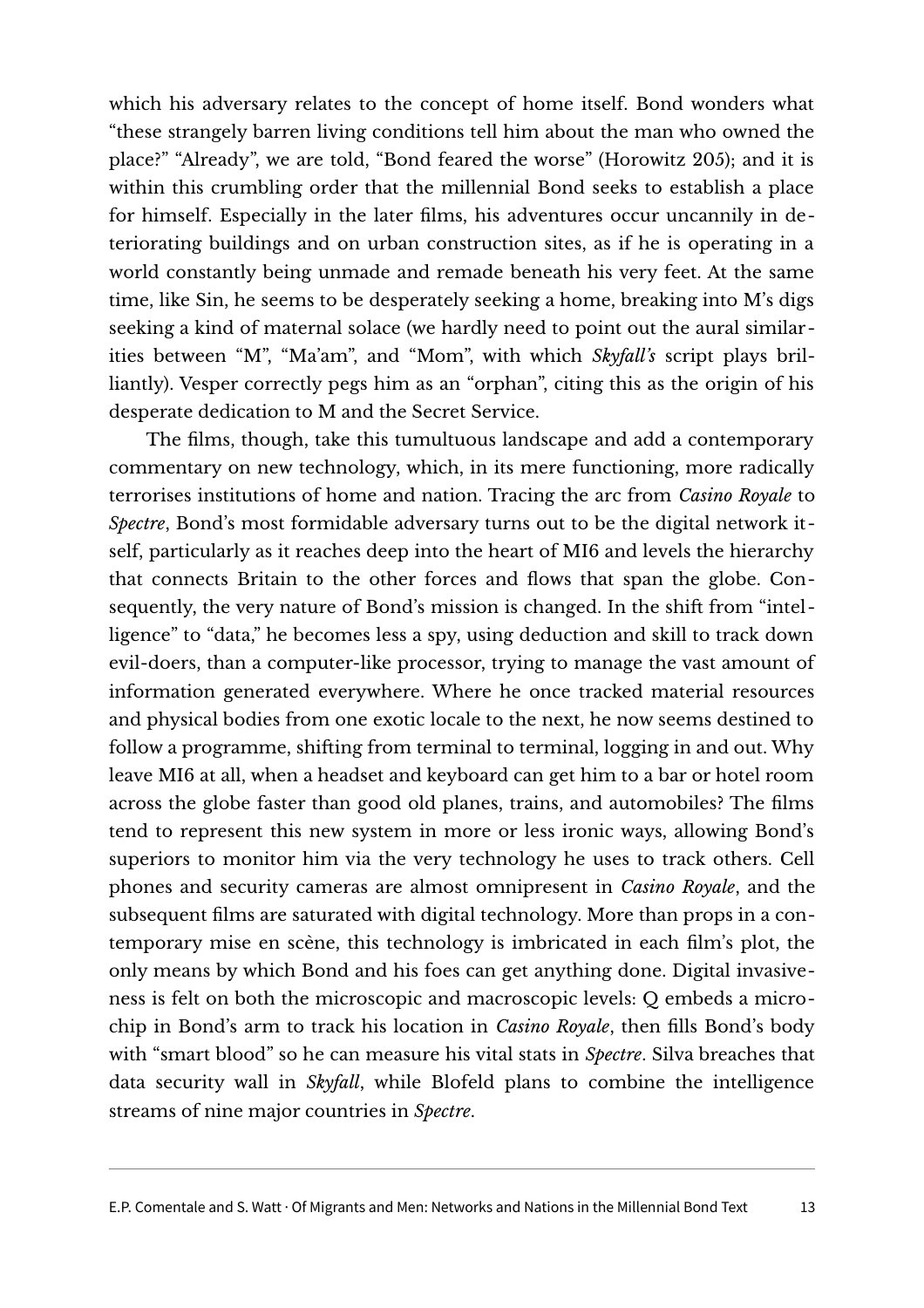The key scene – perhaps the turning point of this millennial reboot – occurs early in *Skyfall*, when Bond meets his new MI6 Quartermaster at the National Gallery to gather his usual set of weapons and gadgets. The encounter is immediately framed in generational terms when a younger and hipper Q compares Bond to the "grand old warship being ignominiously hauled away for scrap" in the Turner painting before them. Bond, in turn, laughs off the idea of taking orders from someone whose face still has "spots". But the men prove to be divided less by time than by technology. Q boasts he can do more damage on his laptop in his pyjamas before his first cup of tea than Bond can do in a year in the field. As he sees it, Bond is little more than a tool programmed to pull a trigger when needed. Bond replies by affirming his humanity, specifically as it is rooted in his ability to make choices – to pull or not to pull – based on experience and some deeper, suppler ethical sense. The men reach an accord, however, in the meaning-laden exchange of a traditional gun outfitted with new technology. Q gives Bond a Walther PPK with a micro-dermal sensor in the grip that only Bond can fire, a modification that affirms the latter's unique identity as well as his ability to make choices in the field.

But this is an uneasy détente, and the structural opposition invoked by this scene continues to threaten Bond and the franchise's conventions with which we have become accustomed. Ultimately, the digital system's ability to render the spy and his shadowy crowd obsolete comes to a head in *Spectre*. As Director of a new Joint Intelligence Service, C proposes "More data, more analysis, less likelihood of terrorist attack", but he's secretly scheming for SPECTRE, and his plan will essentially put the world's major governments in the terrorists' hands. Ultimately, intelligence and counterintelligence merge into a single databank, one that can support any group powerful enough to access its contents – democratic or communist, nation state or corporation. As C smugly declares, after the Nine Eyes programme is officially sanctioned, "Global intelligence cooperation changes everything…[The Home Secretary] has decided to close down the Double-O programme effective immediately…It's not personal. It's the future". This impersonality is mirrored inside of Blofeld's lair, which seems to consist of little more than rows and rows of computer terminals, each manned by faceless drones. To Madeleine's query, "What is this place?" Blofeld responds, "Information. Information is all, is it not?"

To capture both the dangers and the possibilities of a world in which "information is all", particularly as it upends more traditional experiences of home and place, we turn to media theorist Vilém Flusser, whose biography almost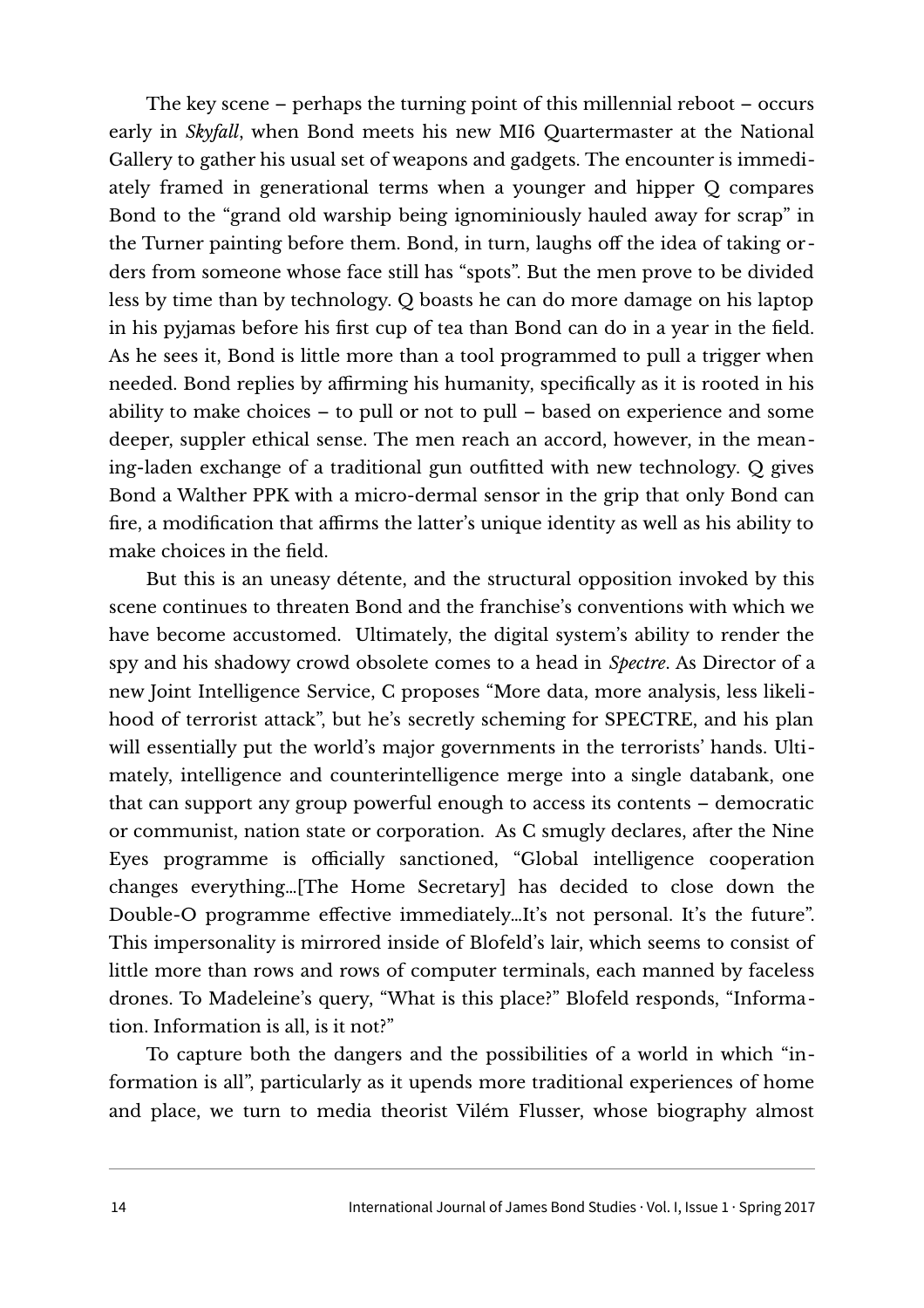reads like that of Bond villain. Born in Prague to a family of Jewish intellectuals, he studied philosophy at the Charles University before fleeing from the Nazis in 1939 to London, where he studied economics, and then, Sao Paulo, where he developed his vision of a new techno-utopia. As he famously declared, "I am now without heimat because too many heimats reside within me" (2003, 2), and something of this melancholy underlies his thoughts on technology and culture. Flusser's work, especially his prophetic study *Into the Universe of Technical Images* (1985), concerns the ways in which a world saturated by telecommunication networks and digitally-produced media images tends towards two "fantastic" possibilities: both a "centrally programmed, totalitarian society of image receivers and images collectors" and a democratic, decentralised, and "telematic society of image producers and image constructors" (2011, 4). His formulation addresses the impact of digital media on structures and experiences of space, specifically home and nation, linking historical shifts in technology to micro- and macro-experiences of dwelling, community, and migration. According to Flusser, the Western world has recently written itself out of its own narratives, beyond history and its relation to space, and reduced the world to bits of data, particles, and quanta. The emotional terrain of this new universe is unsettling and will remain so until apparatuses are developed that can grasp the particles and freeze them, turning the abstract into the concrete. Flusser thus envisions a world crowded with devices – cameras, tape recorders, hard-drives – able to capture the particulate universe and give it new dimensionality, thereby making quotidian reality habitable once again. In turn, a growing number of functionaries and visionaries, structurally-positioned senders and receivers who decode and recode the images, will evaluate their ability to create a sense of balance in a dangerously disintegrated world (2011, 38).

Flusser's future recalls the scene at Blofeld's lair, where, standing amidst rows and rows of processors, he flatly declares himself a "visionary". Bond winces at his self-aggrandising delusion: "Visionaries", he replies. "Psychiatric wards are full of them". This same pathology is woven into Flusser's argument, as new technologies are dangerously hypnotic, he claims, with the potential to trap or absorb their users. Flusser fears the development of programmes that extend themselves in more invasive ways, ultimately incorporating all human activity within their functioning. "In this way", he writes, "the original terms human and apparatus are reversed, and human beings operate as functions of the apparatus. A man gives an apparatus instructions that the apparatus has instructed him to give" (2011, 74). At the end of this process resides Blofeld's project, the merging of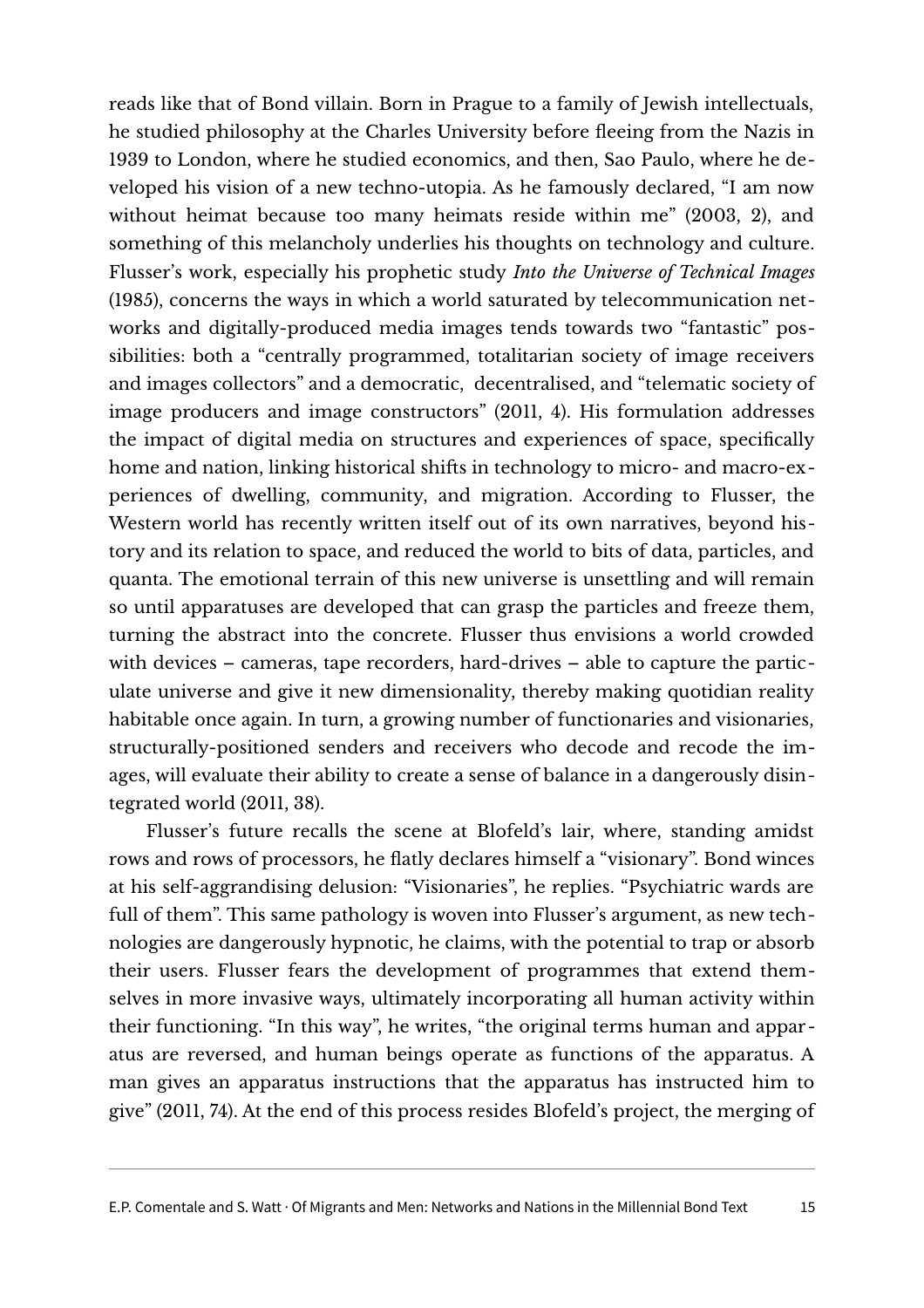discrete programmes into one global superprogramme. Writing near the end of the Cold War, Flusser envisions America and Russia as two vast technological apparatuses whose programmes will ultimately meld into one, creating a "global totalitarianism of apparatuses" that programme the same culture all over the world (2011, 74-75). Conversely, in the potential rewiring of the system and the redistribution of media production, he contends, receivers can also become the creators of images, engaging in true dialogue with others, creating a telematic utopia, the world coded and recoded in more democratic ways. Flusser optimistically predicted, in the development of more dynamic telematic communications, a global network, the World Wide Web, obviously, at its most utopian. As he wrote in 1985,

The social structure that is now appearing represents a synchronization of radiating images with the dispersed, lonely, depersonalized people who sit at the terminals of these rays. Revolutionary visualization tries to replace this structure with another in such a way that the images bring new interpersonal relationships into being and lead to new social configurations… (2011, 67).

This account of the utopian potentials of new digital media may sound quaint and naïve, but it rests on a unique argument about space and place in relation to the expansive networks of digital technology, one essential to further analysis of the millennial Bond films and the dramas of citizenship and homeland they stage.

Flusser's examination of place comes as a response to the apparent "groundlessness" of the emerging digital world. At his most optimistic, he envisions a process that both scatters and realigns people into new relations with each another. Digital technology provides streams of information, which attack and erode persistent myths of region and belonging, as well as tools for creative redefinition of traffic and space. This groundless, decentralised existence is the precondition for new movement and social connections – multi-directional threadlike patterns of engagement with others, informed by a more generous sense of exchange (Flusser 2011, 64-65). More pointedly, in *The Freedom of the Migrant*, Flusser argues that new information technology restores a progressive experience of nomadic wandering. Here, he urges us to see the nation itself as founded upon an originary crime of discrimination and exclusion. Drawing upon the work of René Girard, he claims that no nation-state exists without a scapegoat; its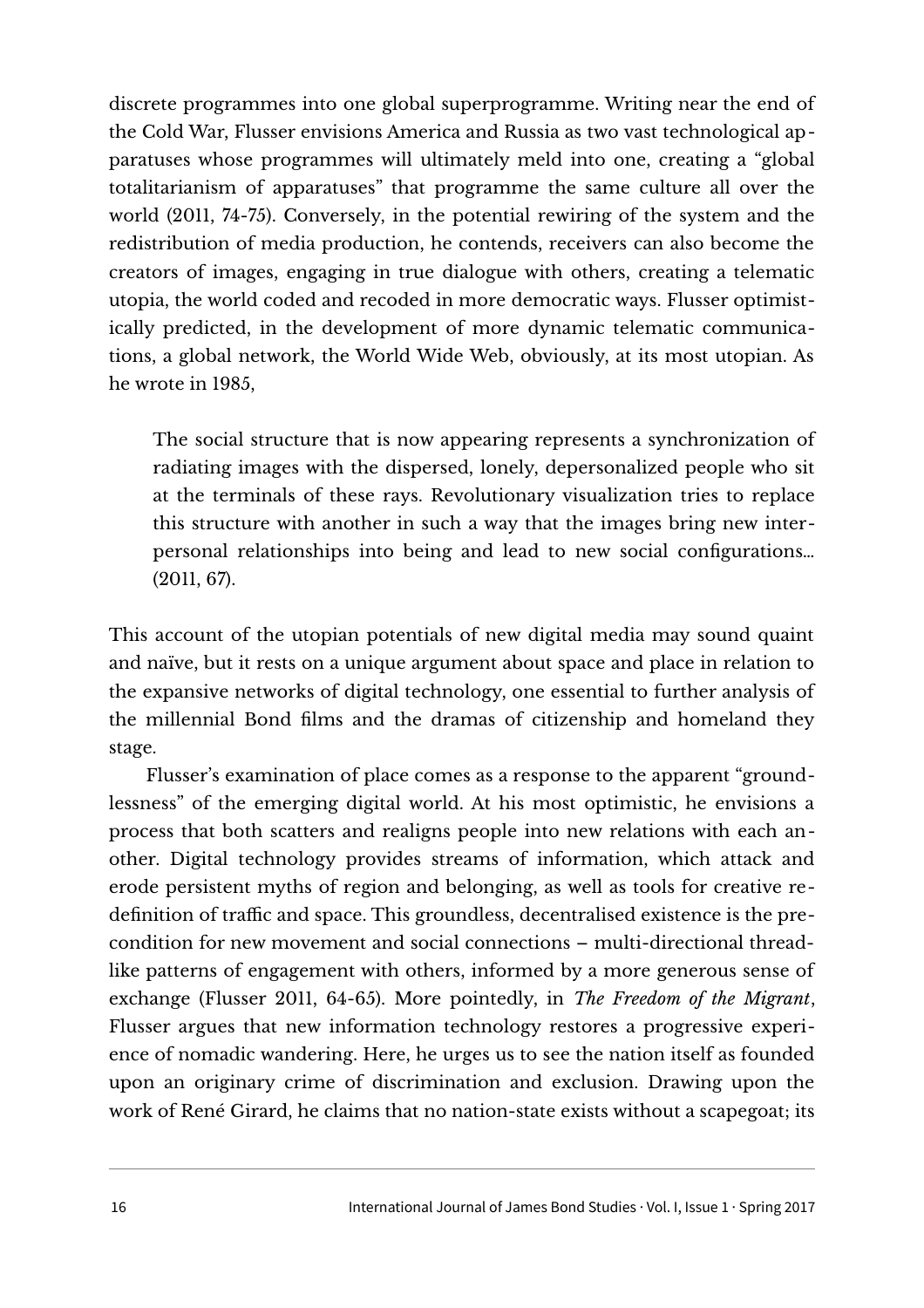existence is only possible through violent exclusion and a silent conspiracy to suppress knowledge of that violence (2003, 16-17). In this context, the nomad emerges not as a threat or even a victim, but as the vanguard of the future, a model for managing an increasingly groundless world: as emigrant, the nomad is forced to revise habits and comforts; as immigrant, (s)he challenges the conventions of settled peoples, exposing as banal what the native considers sacred (2003, 6). Wandering from *heimat* to *heimat*, the nomad awakens consciousness, demystifies local customs, and raises the possibility of living with others without mysteries; moreover, because the home itself "has become drafty, as gales of media sweep through from all directions", we have all begun to be nomadic (2003, 43).

At his most romantic, Flusser compares this open-ended wandering to the spiritual scattering of the wind, creating a metaphor for posthistorical, postnational digital existence in general. That is, as the nation-state is dissolved, a newly nomadic people are free to congregate via networks of probabilistic occurrence, gathering data potentials as self-chosen communities. Thus, in *The Freedom of the Migrant*, Flusser argues for what he calls pan-Europeanism:

The point is to...break Europe down into its component parts and then to network these parts by means of crisscrossing connections. States of spasm as exemplified by France, Spain, and Italy must be dissolved to facilitate complex networks between such regions as Provence, Catalonia, and Tuscany. The guiding principle is that nationalism, this invention of the enlightened seventeenth- and eighteenth-century bourgeoisie, has proven to be a catastrophic crime… (2003, 72-73)

Here, the network rises in opposition to the criminal logic of the nation, an idea that informs the four recent Bond films as intimated by the slippage between national and terrorist organisations in each. As a result, Bond's work in salvaging the national order is called into question, and the digital scheming of Silva and Blofeld are symptomatic of a future already here. Paradoxically, in order to survive at all, MI6, as protector of the nation, needs to side with the world of "shadows" against any global organisation as an agent of the future, of information, and of free exchange.

To conclude, we return to *Skyfall*, the film that most strenuously engages the relations between home, nation, terrorism, and digital technology. Whereas Bond once served to restore the international flows of material resources, he is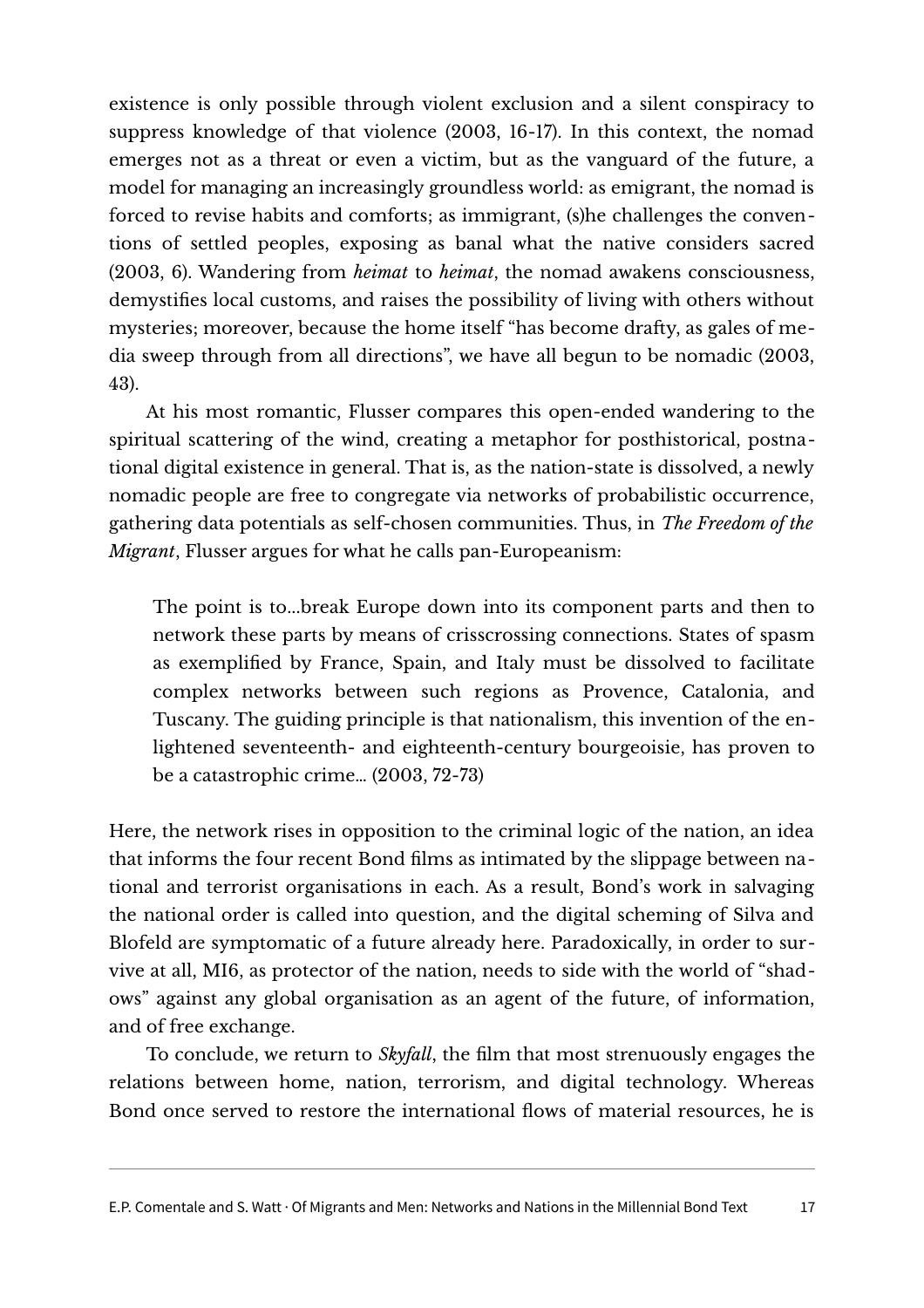now charged with the task of securing and managing data, tracking down a stolen disk that contains the names of undercover agents embedded across the globe. The exhilarating chase scene that opens the film showcases both innovative technology and the new modes of tracking that have come to define Bond's world; as he pursues his prey through the crowded streets of Istanbul, manipulating the technology that magically appears in his path (cars, trains, diggers), he is in turn tracked by another agent who herself is being tracked, via cell phones and satellite imagery, by M. The limitations of this new system (what we call the "digital spy apparatus") are exposed when M makes the wrong call from her abstracted position at the London base. Bond's *in situ* operations are upended by the detachment of the media network, which can no longer grasp the nuances of human choice and experience. If the nation is weakened here, it is not just because it is run by women, as Silva later insinuates, but because it exists in abstracted and tenuous technological networks. Still, Bond cannot escape networks, as news of an explosion at MI6 reaches his tropical retreat by way of a CNN broadcast (the television screen is mirrored in front of and behind Bond's head, dramatising his position within this mediated landscape). He quickly returns to London, donating his body (or at least the depleted uranium fragments lodged inside it) as a databank that might be used to track down the terrorists.

This return is complicated, though, by the fact that his professional home is under threat from within, and M receives no help from Gareth Mallory, the Chairman of the Intelligence and Security Committee, who is intent on dismantling her domain and replacing it with advanced technology and surveillance mechanisms. Here, perhaps, the film ventures into controversial territory, as it seems to advance a conservative agenda regarding the nation and security. In light of the breach, Mallory characterises the Secret Service as a "bunch of antiquated bloody idiots fighting a war we don't understand and can't possibly win". "We can't keep working in the shadows", he insists. "There are no more shadows". M's rejoinder affirms a more autocratic version of the nation. The terrorist in question is a former MI6 agent; "He knows us", she claims, "He comes from the same place as Bond. The same place that you say doesn't exist. The shadows". The status of "this place" proves the central issue. If "this place" – the nation – functions as a shadowy organisation, mirroring its enemies, it ceases to exist as a privileged place or even a place at all. Unaware of how her vision compromises the very status of the nation, M reasserts this equation of nation and shadows later in a public hearing before a Parliament oversight committee: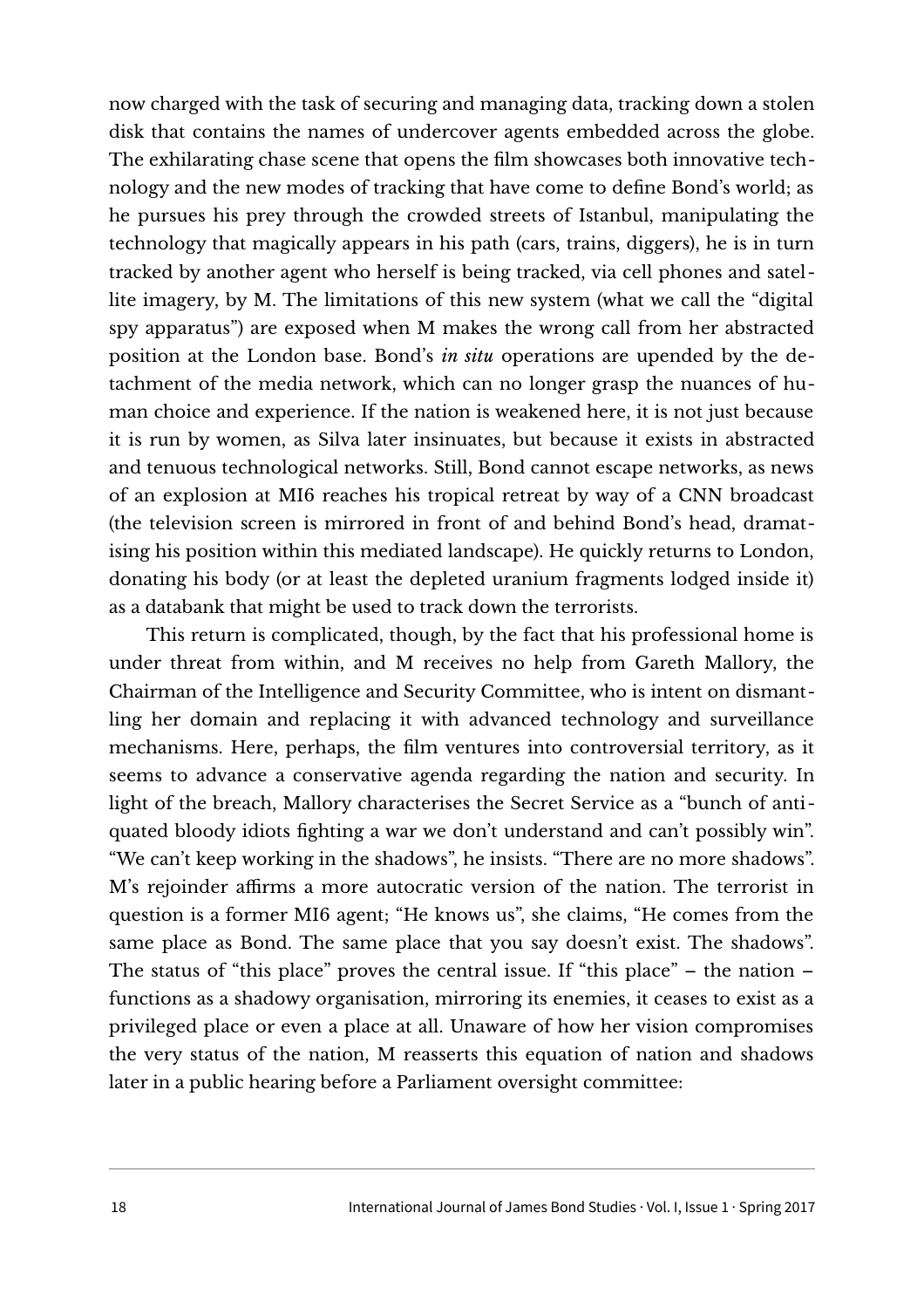I see a different world than you do, and…what I see frightens me. I'm frightened because our enemies are no longer known to us. They do not exist on a map. They're not nations. They're individuals. Look around you. Who do you fear? Can you see a face? A uniform? A flag? No. Our world is not more transparent now. It's more opaque. It's in the shadows. That's where we must do battle. $5$ 

As Hasian argues, "The nostalgic longing here is for the return of a Cold-War ideology and form of state decision making that allows nations to fight in 'the shadows' without the encumbrances that come from too much democratic meddling" (2014, 572). But the battle seems already lost. As if on cue, Silva and his men disguised as police storm the courtroom, their entrance corroborating more than M's most immediate argument that the bad guys are very good at infiltrating national security. Rather, on some deeper level, it has become impossible to differentiate between the good guys and the bad guys, to defend the nation as superior to any of the other organisations vying for rights and resources within it.

 No doubt, this tension affects Bond on a personal level. After all, Silva is his professional and psychological double, and his difficult relation to MI6 and England threatens Bond's own. He has all of the data on Bond – his "pathetic love of country", his "faith in that old woman" – because they share the same profile. Their similarity makes them interchangeable and replaceable, especially within the programmatic apparatus of MI6. In this struggle, though, Bond begins to "resurrect" himself as a self, not simply by reasserting his humanity, but through his adoption of a new set of skills. Unlike M, the millennial Bond does not insist on the old ways or even the "shadowy" ways; he's handy with a laptop and can read data sets for new permutations. Indeed, Silva models a relation to data that Bond himself comes to adopt successfully. After capturing him, Silva roundly dismisses Bond's claim that he's made his own "choices" and mocks him as a mere function of M's own programme. Surrounded by computer screens and wiring, Silva depicts himself as the apotheosis of free will in the digital era:

<span id="page-18-0"></span><sup>5</sup> As Anderson observes, M's rhetoric is eerily similar to that of former Vice President Dick Cheney's in his defence of covert state action after 9/11: "We also have to work, though, sort of the dark side, if you will. We've got to spend time in the shadows in the intelligence world. A lot of what needs to be done here will have to be done quietly, without any discussion..." (quoted in Anderson, 10).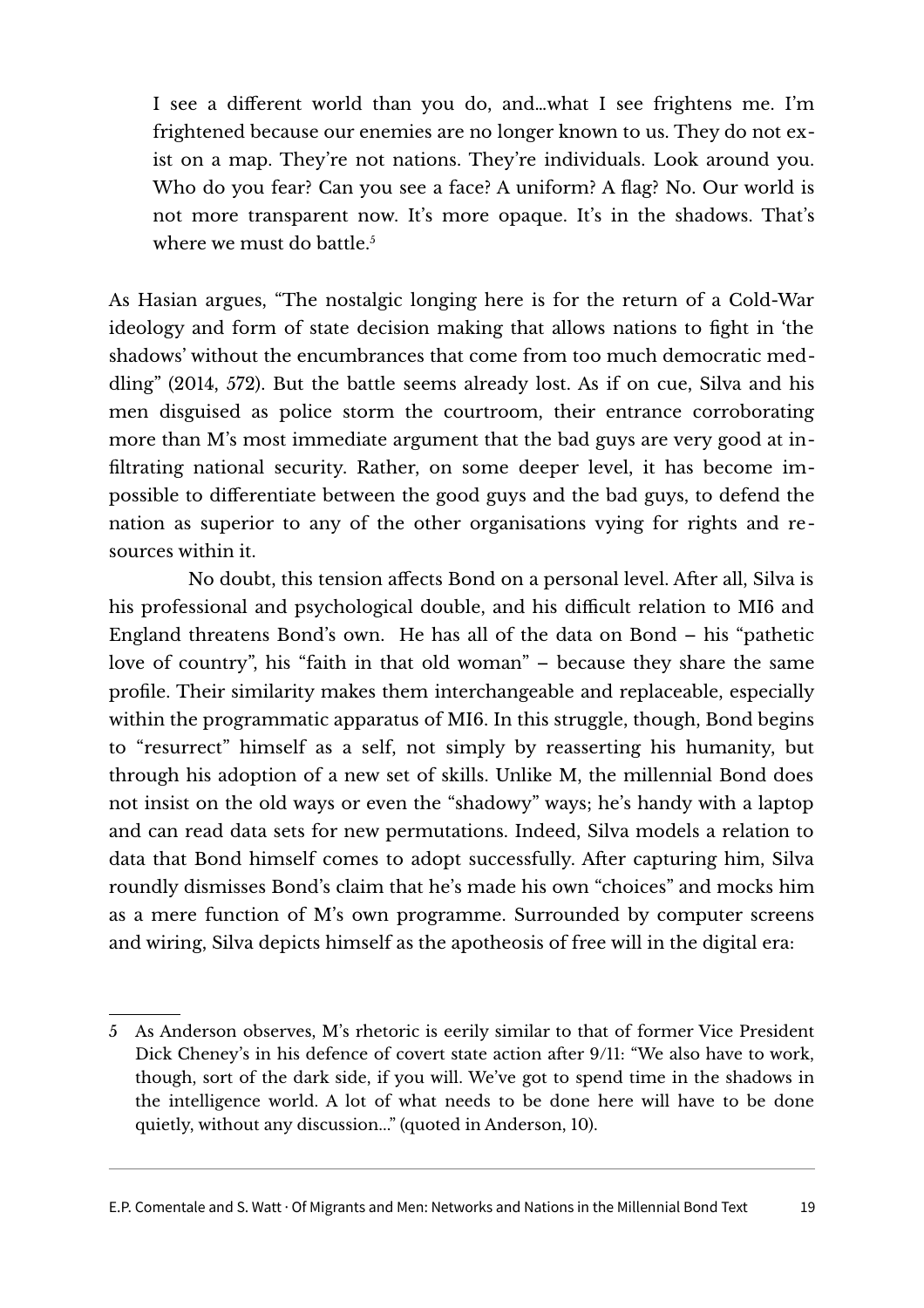Chasing spies...so old-fashioned! Your knees must be killing you. England. The Empire! MI6! You're living in a ruin as well. You just don't know it yet. At least here there are no old ladies giving orders...If you wanted, you could pick your own secret missions, as I do...Destabilise a multinational by manipulating stocks...bip!...easy. Interrupt transmissions from a spy satellite over Kabul...pop!...done. Hmm? Rig an election in Uganda...Just point and click.

To be sure, Silva's egotism contrasts sharply with Flusser's utopian vision, but he models a certain ability to reprogramme the system in ways that demonstrate an emergent, more dynamic form of human agency,<sup>[6](#page-19-0)</sup> and this is what Bond seems to take away from the exchange. From this point on, he uses information in a new way, both releasing and withholding data in order save himself and MI6. In a beautifully choreographed chase scene, Bond and a stationary Q and his laptop track Silva through the underground's tunnels. Later, Bond manipulates a data trail to lead Silva to the trap he sets at Skyfall, where home and villain meet and are destroyed.

Working with rather than against the digital world, Bond finds his place on a twenty-first century map, so to speak and, partially thanks to Silva, he conducts a careful inventory of values. Just as the former blows up MI6, the latter must destroy his ancestral home. At this moment, Bond becomes a man for the second time, but presumably on a different footing, for he has shed the "baggage" that defined his Cold War self. Tellingly, Silva and his men casually wander through the gates of Skyfall and easily enter the grounds, effectively enacting a second "internal security breach". Bond, however, beats them at their own game by dissolving the manor's walls, destroying the home as well as its enemies. When Bond kills Silva, he is essentially killing off his older, Oedipalised self, with its perverse relation to M; from this point on, the series seems to enjoy a much more flexible and fluid relation to place and nation. As the end of *Skyfall* clarifies, Bond may be left holding M's bulldog, but he's going back out into the field. More to the point, in *Spectre*, and after Madeleine's prompting, he seems more willing to embrace his own choice, even as such is enacted within the technology that defines the new age. The latter film, again, ends with a rather beautiful image of Bond tearing off into the unknown with Big Ben on the horizon, a fitting con-

<span id="page-19-0"></span><sup>6</sup> Anderson also points out that while Silva's queerness mirrors his wavering commitments to the nation and MI6, it here underscores his more fluid and devious use of digital technology. See Anderson, 16.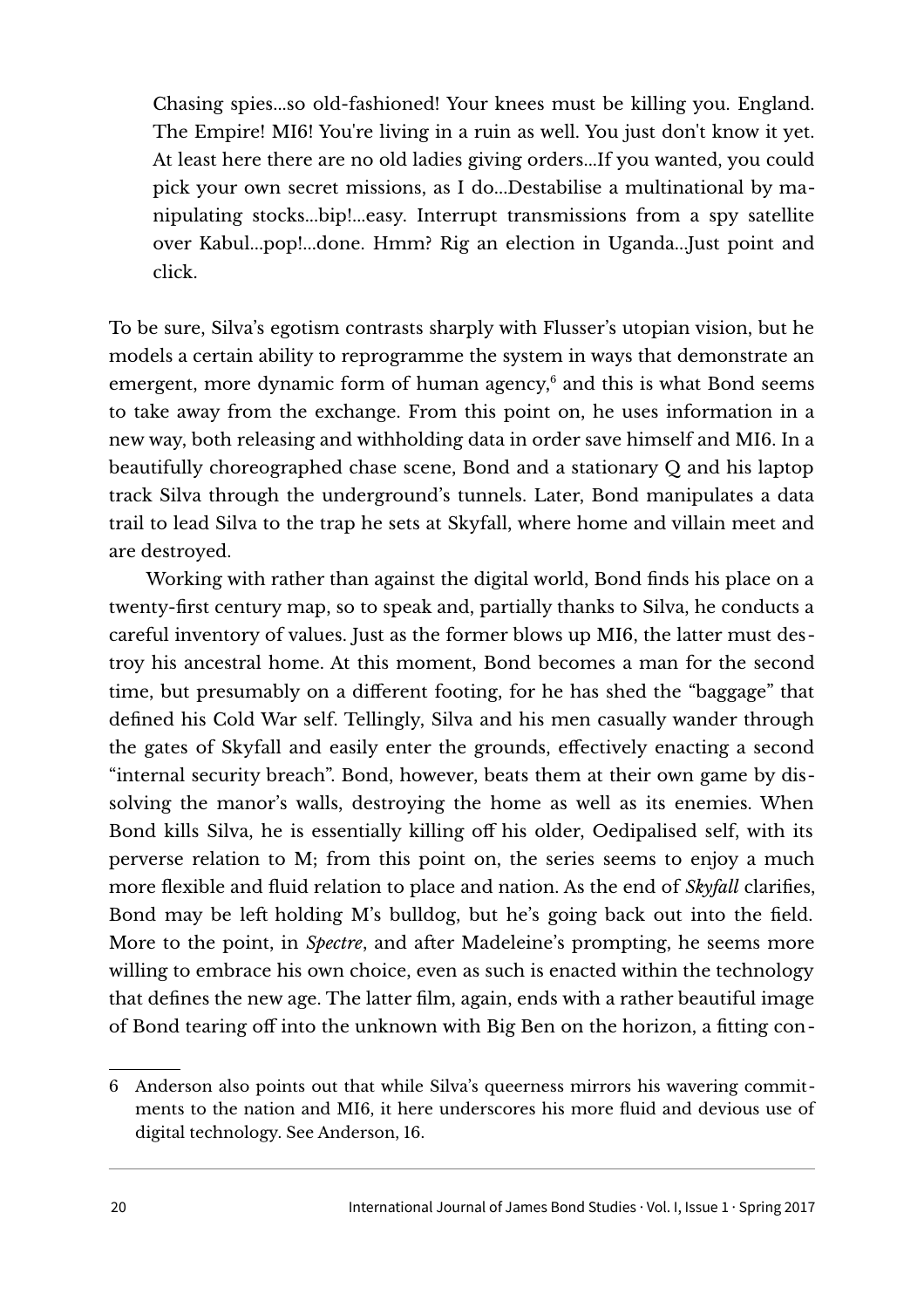clusion to a long story arc that sought to reconcile nation and nomadicism, stability and fluidity, the past and an uncertain future.

## **REFERENCES**

- Anderson, Patrick. 2016. "Neocon Bond: The Cultural Politics of *Skyfall*." *Quarterly Review of Film and Video*, 33: 1-27.
- Baker, Brian. 2009. "'Gallivanting Around the World': Bond, the Gaze, and Mobility." In *Revisioning 007: James Bond and* Casino Royale, ed. Christoph Lindner. New York: Wallflower Press: 144-58.
- Barthes, Roland. 1975. *The Pleasure of the Text,* trans. Richard Miller. New York: Hill & Wang.
- Benson, Raymond. 2006. "Can the Cinematic Bond Ever Be the Literary Bond?" In *James Bond in the Twenty-First Century: Why We Still Need 007*, ed. Glenn Yeffeth with Leah Wilson. Dallas: Benbella Books: 3-12.
- Black, Jeremy. 2001. *The Politics of James Bond: From Fleming's Novels to the Big Screen.* Westport, CT: Praeger.
- Boyd, William. 2013. *Solo*. New York: Harper Collins.
- Chapman, James. 2001. *Licence to Thrill: A Cultural History of the James Bond Films*. New York: Columbia University Press.
- Cox, Katharine. 2014. "Becoming James Bond: Daniel Craig, Rebirth, and Refashioning Masculinity in *Casino Royale*." *Journal of Gender Studies*, 23(2): 184-96.
- Dittmer, Jason, and Klaus Dodds. 2013. "The Geopolitical Audience: Watching *Quantum of Solace* (2008) in London." *Popular Communications*, 11(1): 76-91.
- Eco, Umberto. 1984. *The Role of the Reader: Explorations in the Semiotics of Texts.* Bloomington: Indiana University Press.
- Fanon, Franz. 2004. *The Wretched of the Earth*, trans. Richard Philcox. New York: Grove Press.
- Faulks, Sebastian. 2002. *Devil May Care*. New York: Doubleday.
- Fleming, Ian. 2002a (1953). *Casino Royale*. New York: Penguin.
- Fleming, Ian. 2002b (1957). *From Russia With Love*. New York: Penguin.
- Fleming, Ian. 2002c (1965). *The Man with the Golden Gun*. New York: Penguin.
- Flusser, Vilém. 2003. *The Freedom of the Migrant. Objections to Nationalism*, trans. Kenneth Kronenberg. Urbana: University of Illinois Press.
- Flusser, Vilém. 2011. *Into the Universe of Technical Images*, trans. Nancy Ann Roth. Minneapolis: University of Minnesota Press.